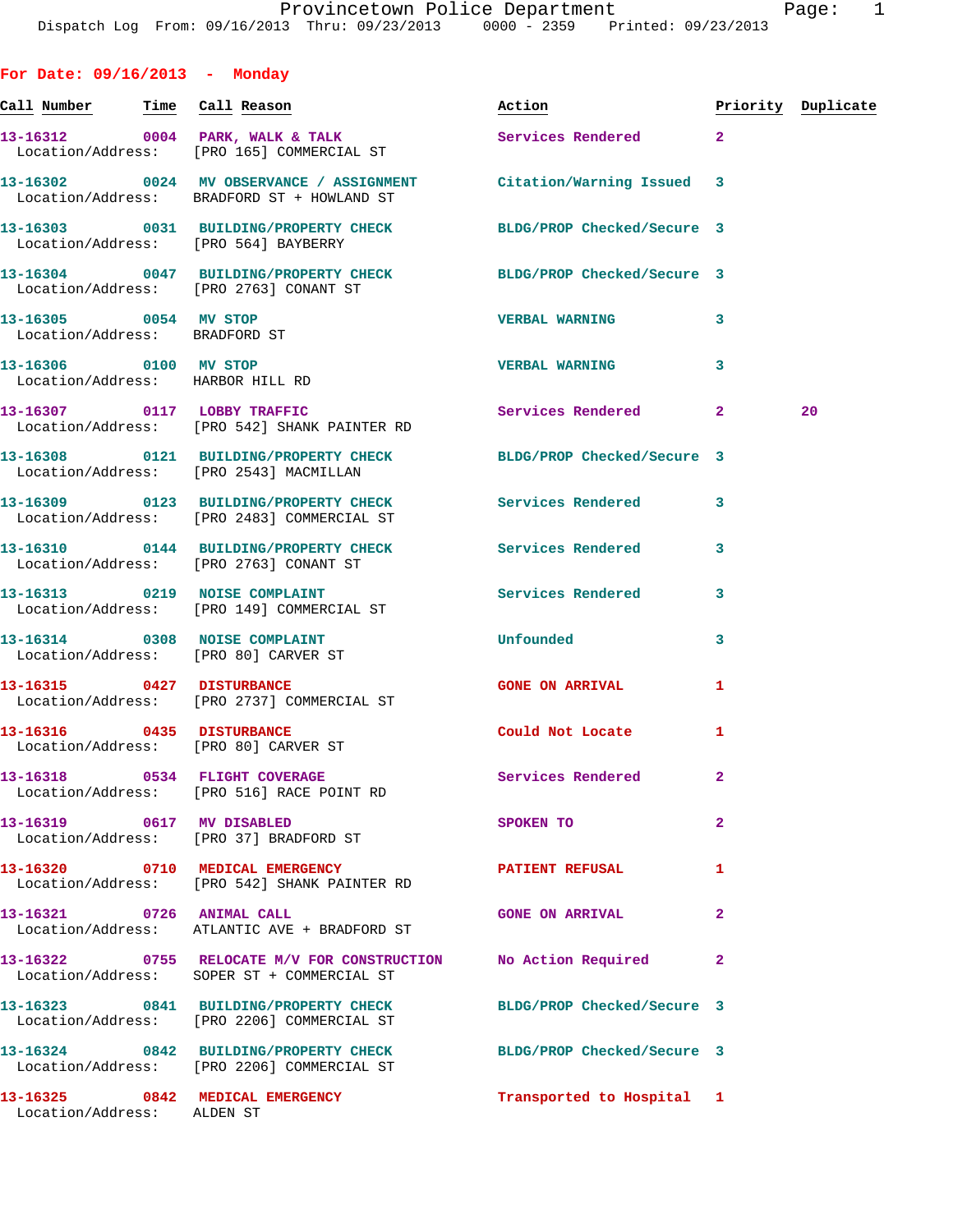|                                                               | Provincetown Police Department<br>Dispatch Log From: 09/16/2013 Thru: 09/23/2013 0000 - 2359 Printed: 09/23/2013 |                          |                |
|---------------------------------------------------------------|------------------------------------------------------------------------------------------------------------------|--------------------------|----------------|
| Location/Address: [PRO 82] CENTER ST                          | 13-16326 0952 ASSIST AGENCY / MUTUAL AID Taken/Referred to Other 3                                               |                          |                |
|                                                               | 13-16327 1029 PARKING COMPLAINT / GENERAL Services Rendered<br>Location/Address: [PRO 132] COMMERCIAL ST         |                          | 3              |
|                                                               | 13-16328 1031 PROPERTY FROM PAST B&E<br>Location/Address: [PRO 385] COMMERCIAL ST                                | <b>Services Rendered</b> | 3              |
|                                                               | 13-16329 1115 MEDICAL EMERGENCY<br>Location/Address: [PRO 1568] COTTAGE ST                                       | Transported to Hospital  | 1              |
|                                                               | 13-16330 1128 911-TTY TEST POS 1; SUCCESSFUL Services Rendered<br>Location/Address: [PRO 542] SHANK PAINTER RD   |                          | 1              |
| 13-16331 1219 MINOR M/V/C                                     | Location/Address: [PRO 3231] BRADFORD ST                                                                         | <b>Services Rendered</b> | 1              |
|                                                               | 13-16332 1231 LOST 2 BAGS<br>Location/Address: [PRO 542] SHANK PAINTER RD                                        | <b>Services Rendered</b> | 3              |
| 13-16333 1250 GENERAL INFO                                    |                                                                                                                  | Taken/Referred to Other  | 3              |
|                                                               | 13-16335 1426 MEDICAL EMERGENCY<br>Location/Address: [PRO 1989] COMMERCIAL ST                                    | Services Rendered        | 1              |
|                                                               | 13-16336 1521 LOOSE B&W DOG/CLAIMED<br>Location/Address: [PRO 106] COMMERCIAL ST                                 | Services Rendered        | $\overline{a}$ |
|                                                               | 13-16337 1531 LOST COACH WALLET<br>Location/Address: [PRO 542] SHANK PAINTER RD                                  | <b>Services Rendered</b> | 3              |
| Location/Address: [PRO 571] ALDEN ST                          | 13-16338 1545 BUILDING/PROPERTY CHECK BLDG/PROP Checked/Secure 3                                                 |                          |                |
|                                                               | 13-16339 1632 ABANDONED 911 CALL<br>Location/Address: [PRO 440] HARRY KEMP WAY                                   | <b>Services Rendered</b> | 1              |
| Location/Address: [PRO 3440] ROUTE 6                          | 13-16340 1719 MV OBSERVANCE / ASSIGNMENT Services Rendered                                                       |                          | 3              |
|                                                               | 13-16341 1722 MV OBSERVANCE / ASSIGNMENT<br>Location/Address: [PRO 545] SHANKPAINTER RD                          | <b>Services Rendered</b> | 3              |
| 13-16342 1725 MV STOP                                         | Location/Address: [PRO 3162] ROUTE 6 ST                                                                          | <b>VERBAL WARNING</b>    | 3              |
| 13-16343 1735 MV STOP<br>Location/Address: [PRO 2519] ROUTE 6 |                                                                                                                  | <b>VERBAL WARNING</b>    | 3              |
| 13-16344 1742 MV STOP<br>Location/Address: [PRO 2519] ROUTE 6 |                                                                                                                  | <b>VERBAL WARNING</b>    | 3              |
| 13-16345 1755 MV STOP<br>Location/Address: [PRO 2479] ROUTE 6 |                                                                                                                  | <b>VERBAL WARNING</b>    | 3              |
| 13-16346 1811 911 GENERAL                                     | Location/Address: [PRO 1168] WINTHROP ST                                                                         | Services Rendered        | 1              |
|                                                               | 13-16347 1847 COMPLAINT<br>Location/Address: [PRO 385] COMMERCIAL ST                                             | SPOKEN TO                | 3              |
|                                                               | 13-16349 1930 LARCENY /FORGERY / FRAUD Services Rendered<br>Location/Address: [PRO 356] COMMERCIAL ST            |                          | $\mathbf{2}$   |
|                                                               | 13-16350 1937 MV STOP/BIKE GRANT<br>Location/Address: HOWLAND ST + WILLOW DR                                     | Citation/Warning Issued  | 3              |
| 13-16351 2002 PARK, WALK & TALK                               | Location: [PRO 3431] LOPES SQUARE                                                                                | <b>Services Rendered</b> | $\overline{2}$ |

Page: 2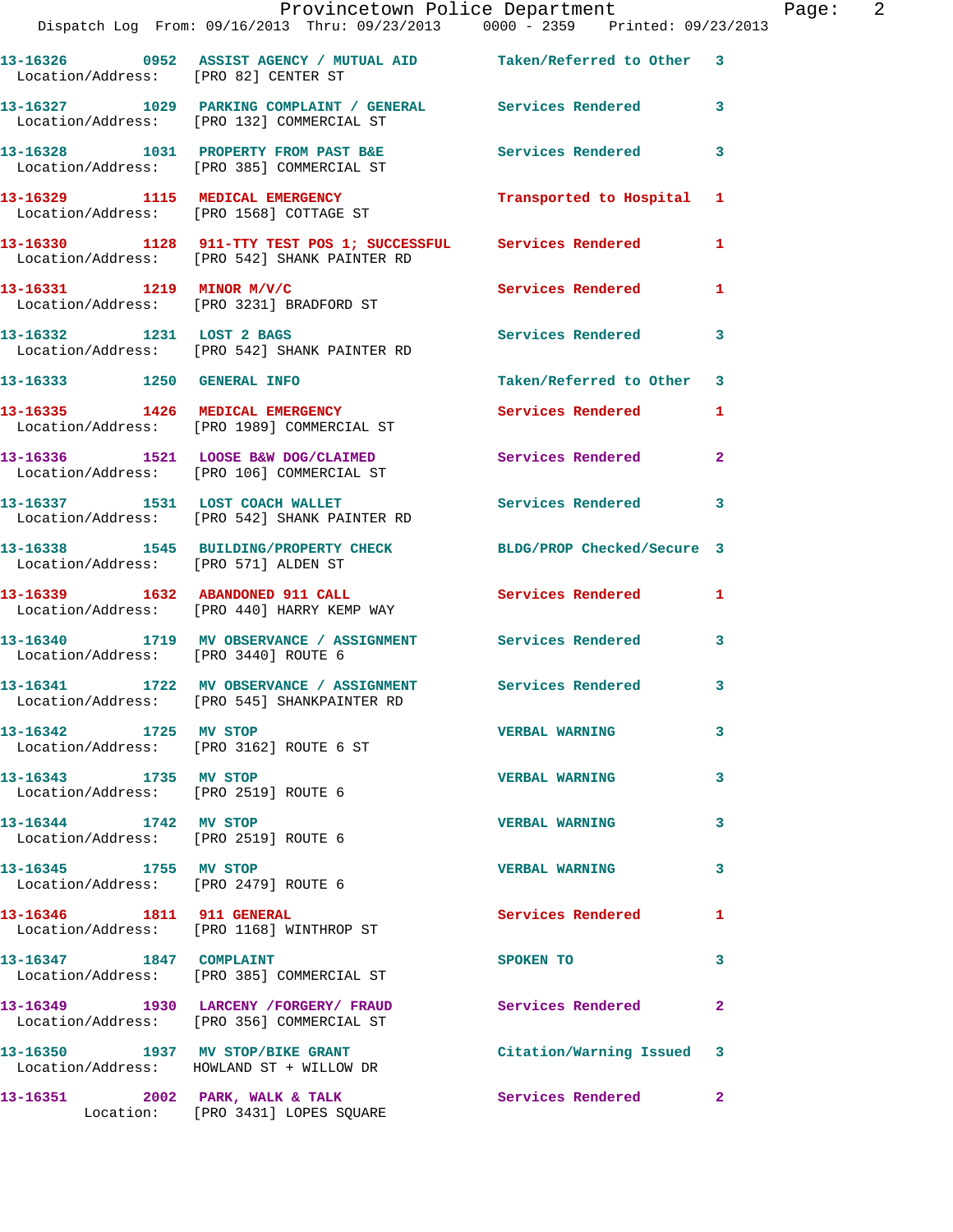|                                                                  | Provincetown Police Department<br>Dispatch Log From: 09/16/2013 Thru: 09/23/2013 0000 - 2359 Printed: 09/23/2013    |                            |                |
|------------------------------------------------------------------|---------------------------------------------------------------------------------------------------------------------|----------------------------|----------------|
|                                                                  |                                                                                                                     |                            |                |
|                                                                  | 13-16352 2025 BUILDING/PROPERTY CHECK<br>Location/Address: [PRO 2483] COMMERCIAL ST                                 | <b>Services Rendered</b>   | 3              |
| Location/Address: [PRO 564] BAYBERRY                             | 13-16353 2034 BUILDING/PROPERTY CHECK                                                                               | <b>Services Rendered</b>   | 3              |
|                                                                  | 13-16354 2052 MV STOP/BIKE GRANT<br>Location/Address: [PRO 2391] BRADFORD ST                                        | Citation/Warning Issued    | 3              |
| 13-16355 2112 MV STOP<br>Location/Address: BROWNE ST             |                                                                                                                     | Citation/Warning Issued    | 3              |
| Location/Address: [PRO 3287] ROUTE 6                             | 13-16356 2141 BUILDING/PROPERTY CHECK                                                                               | BLDG/PROP Checked/Secure 3 |                |
| 13-16357 2145 MV STOP                                            | Location/Address: [PRO 43] BRADFORD ST                                                                              | Citation/Warning Issued    | 3              |
| 13-16358 2203 MV STOP<br>Location/Address: [PRO 731] BRADFORD ST |                                                                                                                     | Citation/Warning Issued    | 3              |
|                                                                  | 13-16359 2310 BUILDING/PROPERTY CHECK BLDG/PROP Checked/Secure 3<br>Location/Address: [PRO 1778] SHANKPAINTER RD    |                            |                |
| Location/Address: [PRO 2] ALDEN ST                               | 13-16360 2314 BUILDING/PROPERTY CHECK                                                                               | BLDG/PROP Checked/Secure 3 |                |
|                                                                  | 13-16361 2319 BUILDING/PROPERTY CHECK<br>Location/Address: [PRO 2206] COMMERCIAL ST                                 | BLDG/PROP Checked/Secure 3 |                |
|                                                                  | 13-16362 2332 PARK, WALK & TALK<br>Location/Address: [PRO 3085] COMMERCIAL ST                                       | <b>Services Rendered</b>   | $\overline{2}$ |
| Location/Address: [PRO 3222] ALDEN ST                            | 13-16363 2333 BUILDING/PROPERTY CHECK                                                                               | BLDG/PROP Checked/Secure 3 |                |
| For Date: $09/17/2013$ - Tuesday                                 |                                                                                                                     |                            |                |
|                                                                  | 13-16364 0016 MV OBSERVANCE / ASSIGNMENT Services Rendered<br>Location/Address: BRADFORD ST + RYDER ST              |                            | 3              |
|                                                                  | 13-16365 0047 BUILDING/PROPERTY CHECK<br>Location/Address: [PRO 2483] COMMERCIAL ST                                 | BLDG/PROP Checked/Secure 3 |                |
|                                                                  | 13-16366 0100 BUILDING/PROPERTY CHECK BLDG/PROP Checked/Secure 3<br>Location/Address: [PRO 2500] COMMERCIAL ST      |                            |                |
| 13-16367 0125 PARK, WALK & TALK                                  | Location/Address: [PRO 106] COMMERCIAL ST                                                                           | <b>Services Rendered</b>   | $\overline{a}$ |
|                                                                  | 13-16368 0127 MV OBSERVANCE / ASSIGNMENT No Action Required<br>Location/Address: SHANK PAINTER RD + JEROME SMITH RD |                            | 3              |
| 13-16369 0152 URINATING BLOOD                                    | Location/Address: [PRO 895] COTTAGE ST                                                                              | Transported to Hospital    | 1              |
| Location/Address: [PRO 2763] CONANT ST                           | 13-16370 0205 BUILDING/PROPERTY CHECK                                                                               | BLDG/PROP Checked/Secure 3 |                |
| 13-16371 0207 LOBBY TRAFFIC                                      | Location/Address: [PRO 542] SHANK PAINTER RD                                                                        | Services Rendered          | $\mathbf{2}$   |
| Location/Address: [PRO 1646] WINSLOW ST                          | 13-16372 0216 BUILDING/PROPERTY CHECK BLDG/PROP Checked/Secure 3                                                    |                            |                |
|                                                                  | 13-16373 0223 BUILDING/PROPERTY CHECK<br>Location/Address: [PRO 545] SHANKPAINTER RD                                | BLDG/PROP Checked/Secure 3 |                |
|                                                                  | 13-16374 0235 BUILDING/PROPERTY CHECK                                                                               | Services Rendered          | 3              |

Location/Address: [PRO 3163] WINTHROP ST

Page:  $3$ <br>013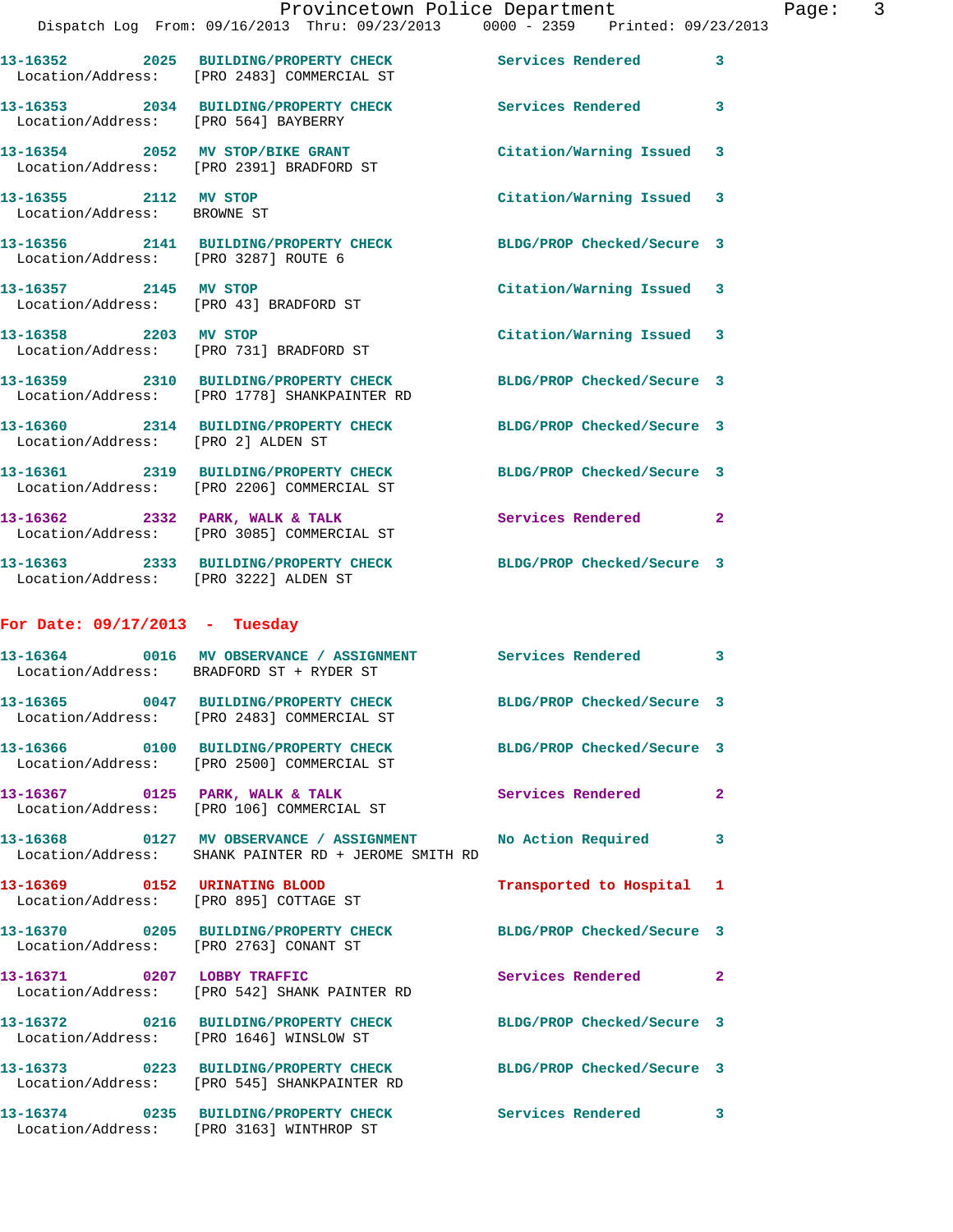Dispatch Log From: 09/16/2013 Thru: 09/23/2013 0000 - 2359 Printed: 09/23/2013

| 13-16375 0319 LOST DOG<br>Location/Address: BAYVIEW AVE |                                                                                                                      | Could Not Locate 2         |                |
|---------------------------------------------------------|----------------------------------------------------------------------------------------------------------------------|----------------------------|----------------|
|                                                         | 13-16376 0504 BUILDING/PROPERTY CHECK<br>Location/Address: [PRO 3287] ROUTE 6                                        | BLDG/PROP Checked/Secure 3 |                |
|                                                         | 13-16377 0506 BUILDING/PROPERTY CHECK<br>Location/Address: [PRO 488] MAYFLOWER AVE                                   | BLDG/PROP Checked/Secure 3 |                |
|                                                         | 13-16378 0516 BUILDING/PROPERTY CHECK<br>Location/Address: [PRO 75] CAPTAIN BERTIE RD                                | BLDG/PROP Checked/Secure 3 |                |
|                                                         | 13-16379 0516 BUILDING/PROPERTY CHECK<br>Location/Address: [PRO 530] SHANKPAINTER RD                                 | BLDG/PROP Checked/Secure 3 |                |
|                                                         | 13-16380 0603 BUILDING/PROPERTY CHECK<br>Location/Address: [PRO 2898] JEROME SMITH RD                                | Services Rendered          | 3              |
|                                                         | 13-16381 0618 HARBORMASTER ON/OFF DUTY<br>Location/Address: [PRO 2543] MACMILLAN WHARF                               | Services Rendered          | $\overline{2}$ |
| 13-16383 0711 DETAIL<br>Location/Address: BRADFORD ST   |                                                                                                                      | No Action Required         | 3              |
|                                                         | 13-16384 0727 BUILDING/PROPERTY CHECK<br>Location/Address: [PRO 2483] COMMERCIAL ST                                  | <b>Services Rendered</b>   | 3              |
|                                                         | 13-16385 0740 BUILDING/PROPERTY CHECK<br>Location/Address: [PRO 2206] COMMERCIAL ST                                  | BLDG/PROP Checked/Secure 3 |                |
|                                                         | 13-16386 0748 FLIGHT COVERAGE<br>Location/Address: [PRO 516] RACE POINT RD                                           | Services Rendered          | $\overline{a}$ |
|                                                         | 13-16387 0751 ASSIST AGENCY / MUTUAL AID<br>Location/Address: [PRO 569] WINSLOW ST                                   | <b>Services Rendered</b>   | 3              |
| 13-16388 0808 SOLICITATOR                               |                                                                                                                      | Services Rendered          | 3              |
|                                                         | 13-16389 0840 SERVE WARRANT/MEDICAL<br>Location/Address: [PRO 1061] PILGRIM HEIGHTS RD<br>Refer To Arrest: 13-228-AR | Could Not Locate           | 3              |
|                                                         | 13-16391 0923 MV OBSERVANCE / ASSIGNMENT Services Rendered<br>Location/Address: [PRO 2521] ROUTE 6                   |                            | 3              |
| 13-16392                                                | 0934 MV STOP<br>Location/Address: ROUTE 6 + SNAIL RD                                                                 | <b>VERBAL WARNING</b>      | 3              |
|                                                         | 13-16393 0934 TESTING SPRINKLER SYSTEM Services Rendered<br>Location/Address: [PRO 484] MASONIC PL                   |                            | 1              |
| Location/Address: [TRU] ROUTE                           | 13-16394 0942 ASSIST AGENCY / MUTUAL AID Taken/Referred to Other 3                                                   |                            |                |
|                                                         | 13-16395 0949 STREET SWEEP TOW<br>Location: 500 COMMERCIAL & 479 COMMERICAL                                          | No Action Required         | 3              |
|                                                         | 13-16396 1003 MV OBSERVANCE / ASSIGNMENT No Action Required<br>Location/Address: [PRO 2521] ROUTE 6                  |                            | 3              |
|                                                         | 13-16397 1007 BUILDING/PROPERTY CHECK Services Rendered<br>Location/Address: [PRO 2898] JEROME SMITH RD              |                            | 3              |
|                                                         | 13-16398 1009 MV DISABLED-LOCKOUT<br>Location/Address: [PRO 3296] SHANK PAINTER RD                                   | Services Rendered          | $\mathbf{2}$   |
| 13-16399 1028 LOST MA LIC                               | Location/Address: [PRO 542] SHANK PAINTER RD                                                                         | <b>Services Rendered</b>   | 3              |
|                                                         | 13-16400 1034 PARKING GENERAL                                                                                        | Services Rendered          | 3              |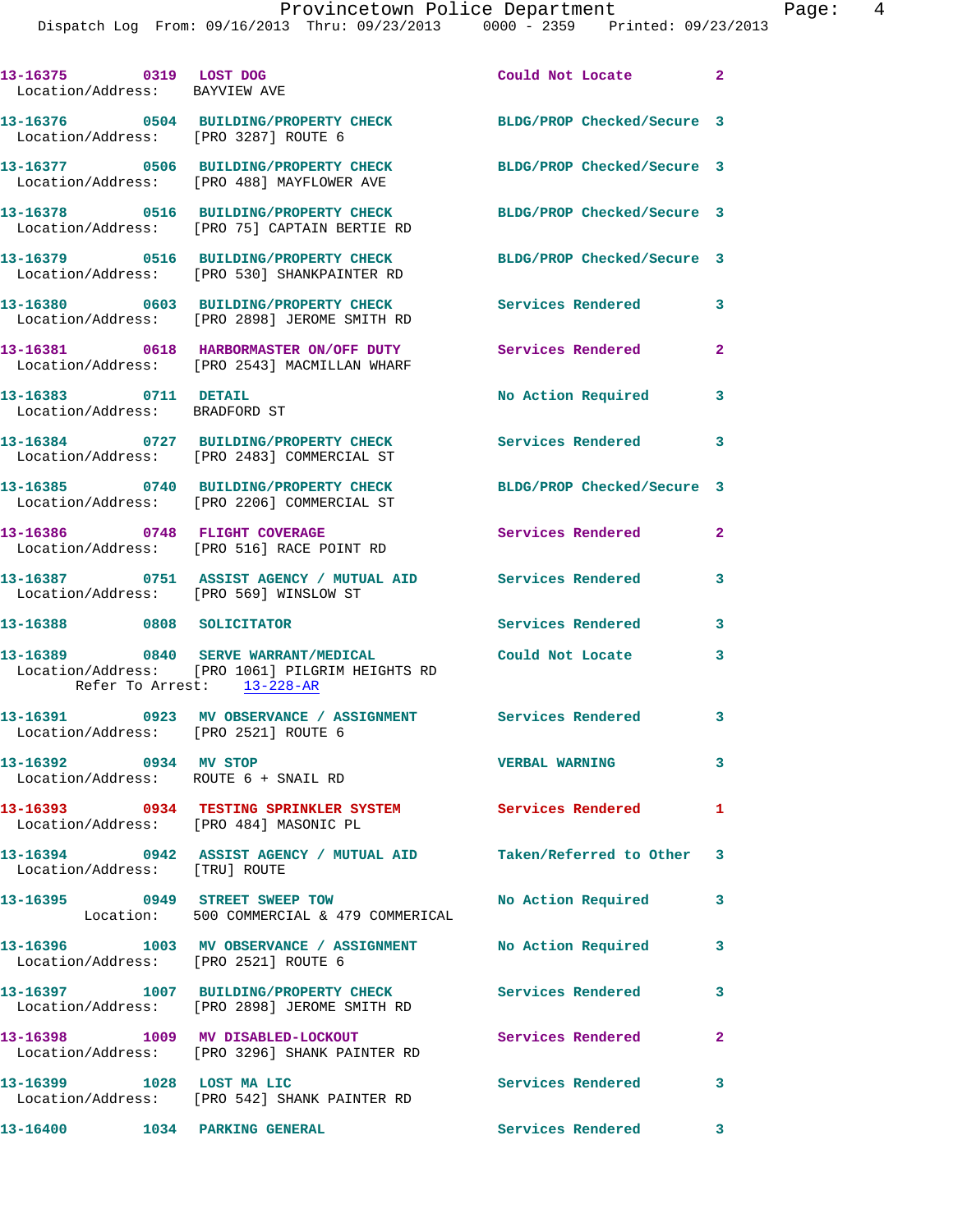|                     | Provincetown Police Department<br>Dispatch Log From: 09/16/2013 Thru: 09/23/2013 0000 - 2359 Printed: 09/23/2013 |                            |              |
|---------------------|------------------------------------------------------------------------------------------------------------------|----------------------------|--------------|
|                     | Location/Address: COMMERCIAL ST                                                                                  |                            |              |
|                     | 13-16402 1057 LOST SONY CAMERA Services Rendered<br>Location/Address: [PRO 542] SHANK PAINTER RD                 |                            | 3            |
|                     | 13-16401 1103 TESTING SPRINKLER SYSTEM<br>Location/Address: [PRO 485] MASONIC PL                                 | <b>Services Rendered</b>   | 1            |
|                     | 13-16405 1150 SOLICITATOR                                                                                        | <b>Services Rendered</b>   | 3            |
|                     | 13-16404 1152 TRAFFIC CONTROL<br>Location/Address: GOSNOLD ST + BRADFORD ST                                      | Unfounded                  | 3            |
|                     | 13-16406 1239 MEDICAL EMERGENCY<br>Location/Address: [PRO 440] HARRY KEMP WAY                                    | Transported to Hospital    | 1            |
|                     | 13-16407 1243 LOST WALLET<br>Location/Address: [PRO 2105] STANDISH ST                                            | <b>Services Rendered</b>   | 3            |
|                     | 13-16408 1254 FALSE ALARM-EMPLOYEE ERR.<br>Location/Address: [PRO 63] BRADFORD ST EXT                            | No Action Required         | 1            |
|                     | 13-16409 1308 BUILDING/PROPERTY CHECK<br>Location/Address: [PRO 391] COMMERCIAL ST                               | Services Rendered          | 3            |
| Location: DOWN TOWN | 13-16410 1312 PARK, WALK & TALK                                                                                  | No Action Required         | $\mathbf{2}$ |
|                     | 13-16411 1313 TESTING SPRINKER SYSTEM<br>Location/Address: [PRO 3589] COMMERCIAL ST                              | <b>No Action Required</b>  | 1            |
|                     | 13-16412 1333 MV DISABLED<br>Location/Address: BRADFORD ST + SHANK PAINTER RD                                    | No Action Required         | $\mathbf{2}$ |
|                     | 13-16414 1339 LOST WALLET<br>Location/Address: [PRO 1300] BRADFORD ST EXT                                        | <b>Services Rendered</b>   | 3            |
|                     | 13-16415   1432   FOLLOW UP<br>Location/Address: [PRO 80] CARVER ST                                              | Services Rendered          | $\mathbf{2}$ |
|                     | 13-16416 1437 MEDICAL EMERGENCY<br>Location/Address: [PRO 544] SHANK PAINTER RD                                  | Transported to Hospital 1  |              |
|                     | 13-16417 1505 SERVICE CALL<br>Location/Address: [PRO 542] SHANK PAINTER RD                                       | Services Rendered          | 3            |
|                     | 13-16418 1553 MISSING PERSON<br>Location/Address: [PRO 2539] RYDER ST                                            | <b>Services Rendered</b>   | 1            |
|                     | 13-16419 1624 DR ORDERED TRANPORT<br>Location/Address: [PRO 440] HARRY KEMP WAY                                  | Transported to Hospital    | 1            |
|                     | 13-16420   1630   MV COMPLAINT<br>Location/Address: [PRO 1265] COMMERCIAL ST                                     | Citation/Warning Issued    | $\mathbf{2}$ |
|                     | 13-16421 1709 BUILDING/PROPERTY CHECK<br>Location/Address: [PRO 2898] JEROME SMITH RD                            | BLDG/PROP Checked/Secure 3 |              |
|                     | 13-16422 1710 MV OBSERVANCE / ASSIGNMENT Services Rendered<br>Location/Address: [PRO 2518] ROUTE 6               |                            | 3            |
|                     | 13-16423 1816 FOUND KEYS-RETURNED<br>Location/Address: [PRO 542] SHANK PAINTER RD                                | Services Rendered          | 3            |
|                     | 13-16424 1828 LOST BLACK IPHONE<br>Location/Address: [PRO 542] SHANK PAINTER RD                                  | <b>Services Rendered</b>   | 3            |
|                     | 13-16426 1854 911 GENERAL<br>Location/Address: [PRO 2977] COMMERCIAL ST                                          | Services Rendered          | 1            |
|                     |                                                                                                                  | Transported to Hospital 1  |              |

Page: 5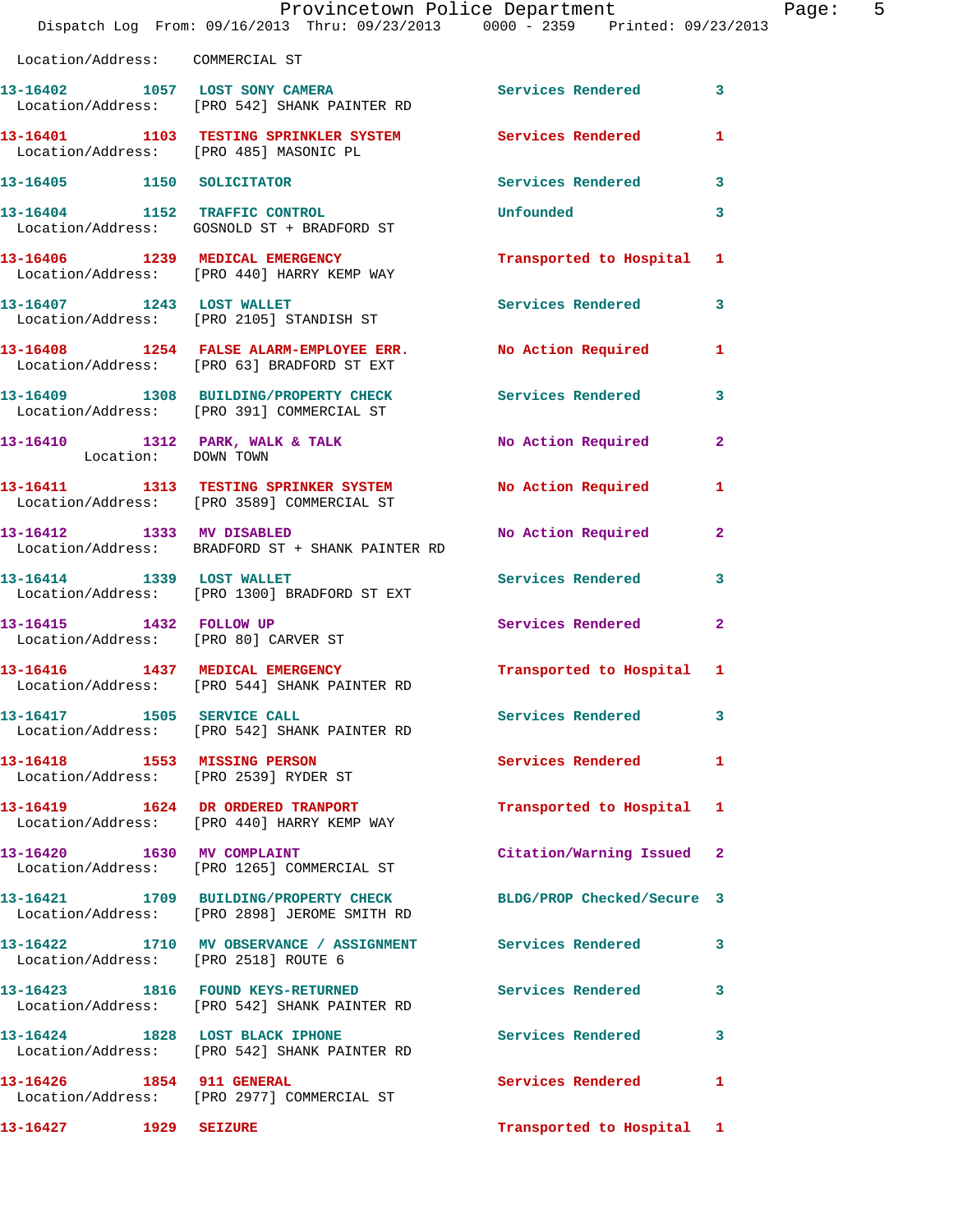|                                       | Provincetown Police Department<br>Dispatch Log From: 09/16/2013 Thru: 09/23/2013 0000 - 2359 Printed: 09/23/2013 |                            |              |
|---------------------------------------|------------------------------------------------------------------------------------------------------------------|----------------------------|--------------|
|                                       | Location/Address: [PRO 2021] COMMERCIAL ST                                                                       |                            |              |
|                                       | 13-16428 1939 FOUND PEARL NECKLACE Services Rendered 3<br>Location/Address: [PRO 542] SHANK PAINTER RD           |                            |              |
|                                       | 13-16429 2051 BUILDING/PROPERTY CHECK BLDG/PROP Checked/Secure 3<br>Location/Address: [PRO 16] MAYFLOWER AVE     |                            |              |
|                                       | 13-16430 2238 FOUND PHONE/RETURNED Services Rendered 3<br>Location/Address: [PRO 542] SHANK PAINTER RD           |                            |              |
|                                       | 13-16431 2315 BUILDING/PROPERTY CHECK BLDG/PROP Checked/Secure 3<br>Location/Address: [PRO 3259] MACMILLAN       |                            |              |
|                                       | 13-16432 2330 BUILDING/PROPERTY CHECK<br>Location/Address: [PRO 3259] MACMILLAN                                  | No Action Required 3       |              |
|                                       | 13-16433 2331 BUILDING/PROPERTY CHECK BLDG/PROP Checked/Secure 3<br>Location/Address: [PRO 175] COMMERCIAL ST    |                            |              |
| 13-16434 2342 MV STOP                 | Location/Address: BRADFORD ST + CENTER ST                                                                        | <b>VERBAL WARNING</b>      | 3            |
|                                       | 13-16435 2344 BUILDING/PROPERTY CHECK BLDG/PROP Checked/Secure 3<br>Location/Address: [PRO 2206] COMMERCIAL ST   |                            |              |
|                                       | 13-16436 2351 PARK, WALK & TALK<br>Location/Address: [PRO 2222] COMMERCIAL ST                                    | Services Rendered          | $\mathbf{2}$ |
| Location/Address: HARRY KEMP WAY      | 13-16437 2359 MV OBSERVANCE / ASSIGNMENT No Action Required                                                      |                            | 3            |
| For Date: $09/18/2013$ - Wednesday    |                                                                                                                  |                            |              |
| 13-16438 0004 MV STOP                 | Location/Address: [PRO 1886] BRADFORD ST                                                                         | <b>VERBAL WARNING</b>      | 3            |
| 13-16439 0054 MV STOP                 | Location/Address: [PRO 3523] BRADFORD ST                                                                         | VERBAL WARNING 3           |              |
| 13-16440                              | 0059 BUILDING/PROPERTY CHECK<br>Location/Address: [PRO 545] SHANKPAINTER RD                                      | BLDG/PROP Checked/Secure 3 |              |
|                                       | 13-16441 0059 MV OBSERVANCE / ASSIGNMENT Services Rendered<br>Location/Address: BRADFORD ST + RYDER ST           |                            | 3            |
|                                       | 13-16442 0108 PARK, WALK & TALK<br>Location/Address: [PRO 2728] COMMERCIAL ST                                    | Services Rendered          | $\mathbf{2}$ |
|                                       | 13-16443 0137 PARK, WALK & TALK<br>Location/Address: [PRO 300] COMMERCIAL ST                                     | Services Rendered 2        |              |
|                                       | 13-16444 0158 DISTURBANCE/NEIGHBOR DISPUTE<br>Location/Address: [PRO 3670] SHANK PAINTER RD                      | SPOKEN TO                  | 1            |
|                                       | 13-16446 0228 BUILDING/PROPERTY CHECK<br>Location/Address: [PRO 2543] MACMILLAN WHARF                            | BLD/PROP CHECKED UNSECUR 3 |              |
| Location/Address: [PRO 444] HIGH POLE | 13-16445 0229 BUILDING/PROPERTY CHECK BLDG/PROP Checked/Secure 3                                                 |                            |              |
|                                       | 13-16447 0238 BUILDING/PROPERTY CHECK BLDG/PROP Checked/Secure 3<br>Location/Address: [PRO 2763] CONANT ST       |                            |              |
| Location/Address: [PRO 3287] ROUTE 6  | 13-16448 0359 BUILDING/PROPERTY CHECK BLDG/PROP Checked/Secure 3                                                 |                            |              |
|                                       | 13-16449 0414 BUILDING/PROPERTY CHECK BLDG/PROP Checked/Secure 3<br>Location/Address: [PRO 2520] PRINCE ST       |                            |              |

Page: 6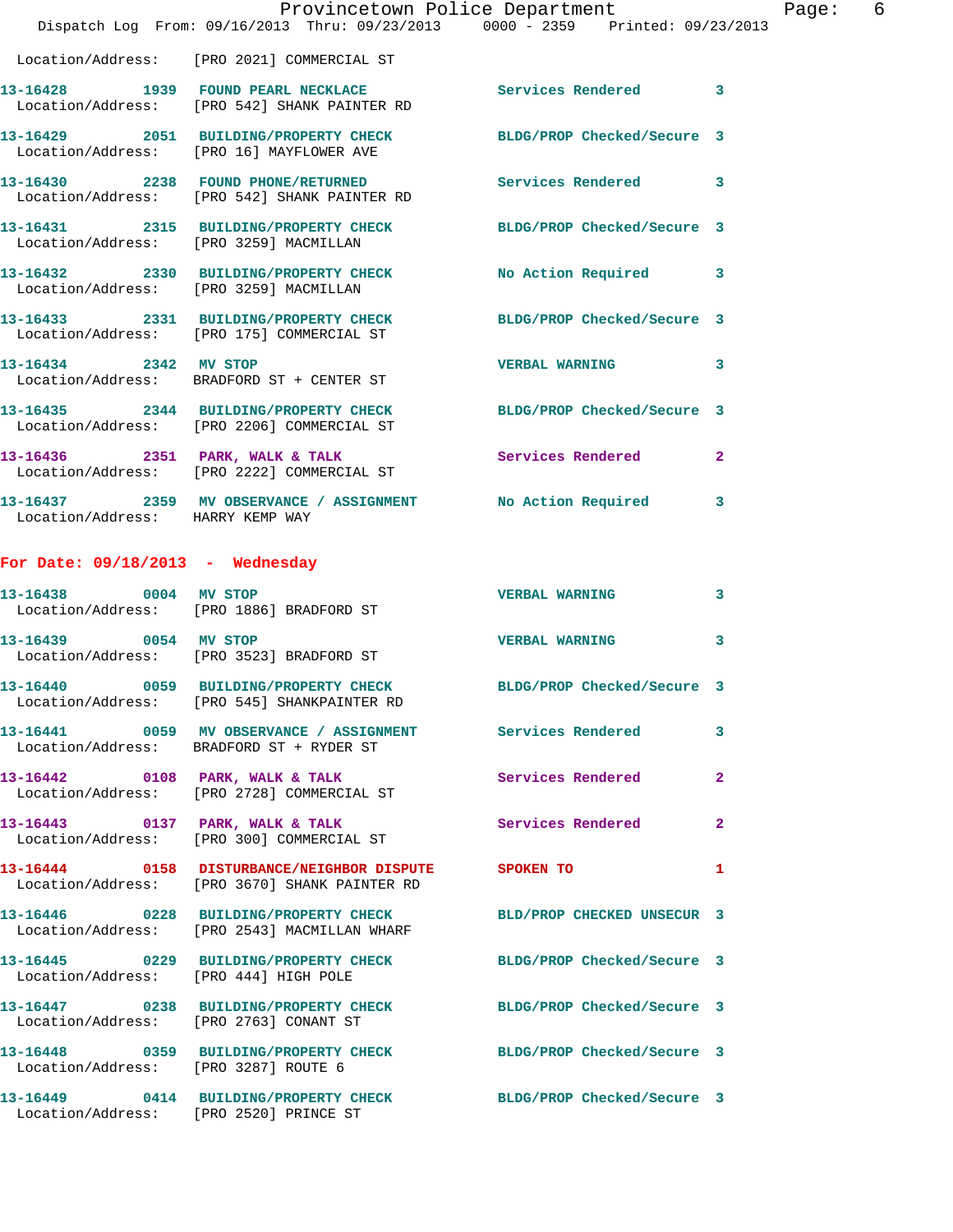|                                                                      | Dispatch Log From: 09/16/2013 Thru: 09/23/2013 0000 - 2359 Printed: 09/23/2013                                    | Provincetown Police Department |              | Page: | -7 |
|----------------------------------------------------------------------|-------------------------------------------------------------------------------------------------------------------|--------------------------------|--------------|-------|----|
|                                                                      | 13-16450 0504 MV OBSERVANCE / ASSIGNMENT Services Rendered 3<br>Location/Address: BRADFORD ST + TELEGRAPH HILL RD |                                |              |       |    |
|                                                                      | 13-16451 0555 BUILDING/PROPERTY CHECK Services Rendered 3<br>Location/Address: [PRO 526] RYDER ST                 |                                |              |       |    |
|                                                                      | 13-16452 0558 BUILDING/PROPERTY CHECK BLDG/PROP Checked/Secure 3<br>Location/Address: [PRO 2206] COMMERCIAL ST    |                                |              |       |    |
|                                                                      | 13-16453 0603 BUILDING/PROPERTY CHECK BLDG/PROP Checked/Secure 3<br>Location/Address: [PRO 1638] COMMERCIAL ST    |                                |              |       |    |
|                                                                      | 13-16454 0611 LOBBY TRAFFIC<br>Location/Address: [PRO 542] SHANK PAINTER RD                                       | Services Rendered 2            |              | 3     |    |
|                                                                      | 13-16457 0735 REASSURANCE NOTICE                                                                                  | No Action Required 3           |              |       |    |
|                                                                      | 13-16458 0748 FALSE ALARM<br>Location/Address: [PRO 3154] COMMERCIAL ST                                           | No Action Required 1           |              |       |    |
| Location/Address: [PRO 3287] ROUTE 6                                 | 13-16459 0755 BUILDING/PROPERTY CHECK BLDG/PROP Checked/Secure 3                                                  |                                |              |       |    |
|                                                                      | 13-16460 0830 BUILDING/PROPERTY CHECK Services Rendered 3<br>Location/Address: [PRO 391] COMMERCIAL ST            |                                |              |       |    |
| Location/Address: [PRO 2521] ROUTE 6                                 | 13-16461 0903 MV OBSERVANCE / ASSIGNMENT Services Rendered 3                                                      |                                |              |       |    |
| 13-16462 0907 VERBAL SPEED                                           | Location/Address: [PRO 2513] ROUTE 6                                                                              | <b>VERBAL WARNING</b>          | 3            |       |    |
|                                                                      | 13-16463 0929 SUSPICIOUS ACTIVITY Services Rendered<br>Location/Address: [PRO 106] COMMERCIAL ST                  |                                | $\mathbf{2}$ |       |    |
|                                                                      | 13-16464 0930 FALL ASSIST<br>Location/Address: [PRO 1357] COMMERCIAL ST                                           | Services Rendered 1            |              |       |    |
|                                                                      | 13-16465 0937 PHONE WIRE DOWN<br>Location/Address: [PRO 1329] COMMERCIAL ST                                       | Services Rendered              | $\mathbf{2}$ |       |    |
|                                                                      | 13-16466 0945 BUILDING/PROPERTY CHECK BLDG/PROP Checked/Secure 3<br>Location/Address: [PRO 3317] CEMETERY RD      |                                |              | 1     |    |
| Location/Address: [PRO 571] ALDEN ST                                 | 13-16467 0947 BUILDING/PROPERTY CHECK BLDG/PROP Checked/Secure 3                                                  |                                |              |       |    |
| 13-16468 1019 DVT/TRANSPORT<br>Location/Address: [PRO 3222] ALDEN ST |                                                                                                                   | Transported to Hospital 1      |              |       |    |
|                                                                      | 13-16469    1056    FENCE DAMAGE<br>Location/Address: [PRO 125] COMMERCIAL ST                                     | No Action Required 3           |              |       |    |
|                                                                      | 13-16470 1213 BUILDING/PROPERTY CHECK<br>Location/Address: [PRO 2483] COMMERCIAL ST                               | BLDG/PROP Checked/Secure 3     |              |       |    |
|                                                                      | 13-16471 1238 SERVICE CALL<br>Location/Address: [PRO 569] WINSLOW ST                                              | Services Rendered              | $\mathbf{3}$ |       |    |
| 13-16472 1241 STILL ALARM                                            | Location/Address: [PRO 569] WINSLOW ST                                                                            | Services Rendered 1            |              |       |    |
|                                                                      | 13-16473 1247 MINOR MVA<br>Location/Address: [PRO 105] COMMERCIAL ST                                              | Services Rendered              | $\mathbf{1}$ |       |    |
|                                                                      | 13-16474 1302 FRAUDULENT CHECK<br>Location/Address: [PRO 542] SHANK PAINTER RD                                    | <b>SPOKEN TO</b>               | $\mathbf{2}$ |       |    |
|                                                                      | 13-16475 1311 PARK, WALK & TALK<br>Location/Address: [PRO 105] COMMERCIAL ST                                      | <b>Services Rendered</b>       | $\mathbf{2}$ |       |    |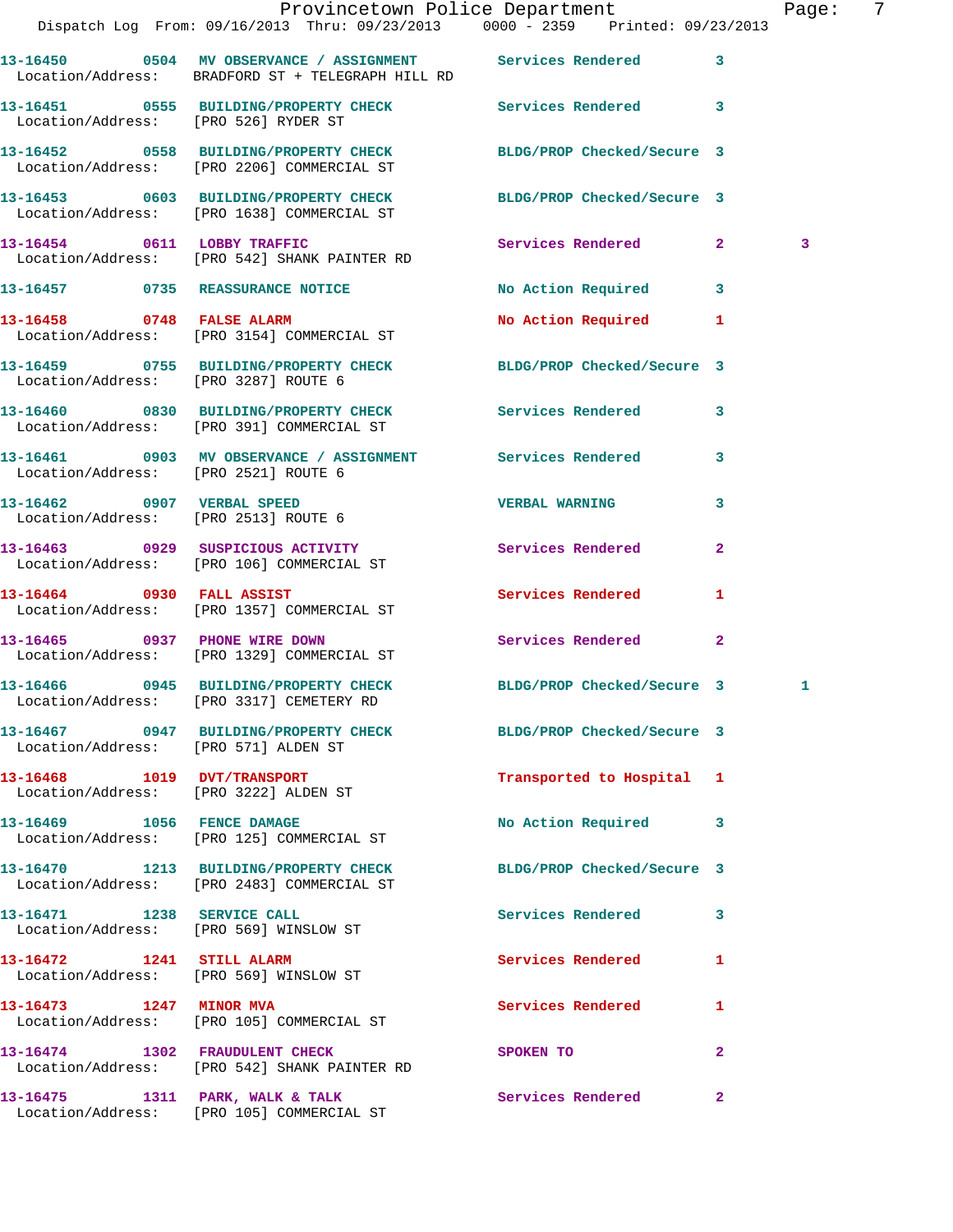|                                        |                                                                                                                   | Provincetown Police Department |              | Page: 8      |  |
|----------------------------------------|-------------------------------------------------------------------------------------------------------------------|--------------------------------|--------------|--------------|--|
|                                        | Dispatch Log From: 09/16/2013 Thru: 09/23/2013 0000 - 2359 Printed: 09/23/2013                                    |                                |              |              |  |
|                                        | 13-16476 1454 LOST WEDDING BAND/WATCH Services Rendered 3<br>Location/Address: [PRO 542] SHANK PAINTER RD         |                                |              |              |  |
| Location: DOWN TOWN                    | 13-16477 1515 PARK, WALK & TALK 1999 No Action Required 2                                                         |                                |              |              |  |
|                                        | 13-16478 1522 FOUND CREDIT CARD<br>Location/Address: [PRO 196] COMMERCIAL ST                                      | No Action Required 3           |              |              |  |
| Location: CENTER ROAM                  | 13-16479 1535 PARK, WALK & TALK NO Action Required 2                                                              |                                |              |              |  |
|                                        | 13-16489 1535 PARKING / GENERAL Services Rendered 3<br>Location/Address: [PRO 2500] COMMERCIAL ST                 |                                |              |              |  |
|                                        | 13-16480 1615 MV OBSERVANCE / ASSIGNMENT No Action Required 3<br>Location/Address: [PRO 2521] ROUTE 6             |                                |              |              |  |
| Location/Address: ALDEN ST             | 13-16481 1656 LOST BLK I PHONE BLK CASE Services Rendered 3                                                       |                                |              |              |  |
|                                        | 13-16482 1709 BUILDING/PROPERTY CHECK BLDG/PROP Checked/Secure 3<br>Location/Address: [PRO 3317] CEMETERY RD      |                                |              |              |  |
|                                        | 13-16483 1713 DOMESTIC DISTURBANCE/ASSAULT Services Rendered 1<br>Location/Address: [PRO 3126] OLD ANN PAGE WAY   |                                |              | $\mathbf{1}$ |  |
|                                        | 13-16484 1806 BUILDING/PROPERTY CHECK BLDG/PROP Checked/Secure 3<br>Location/Address: [PRO 2493] BRADFORD ST      |                                |              |              |  |
| Location/Address: WEST FRANKLIN ST     | 13-16485 1811 ASSIST AGENCY / MUTUAL AID Taken/Referred to Other 3                                                |                                |              |              |  |
|                                        | 13-16486 1828 ASSIST AGENCY /WATER DEPT Taken/Referred to Other 3<br>Location/Address: [PRO 537] SHANK PAINTER RD |                                |              |              |  |
|                                        | 13-16487 1852 PARKING GENERAL<br>Location/Address: [PRO 3154] COMMERCIAL ST                                       | Services Rendered 3            |              |              |  |
| Location/Address: [PRO 16] BRADFORD ST | 13-16488 1917 BUILDING/PROPERTY CHECK BLDG/PROP Checked/Secure 3                                                  |                                |              |              |  |
| Location/Address: [OT] ROUTE 6         | 13-16490 1943 ASSIST AGENCY / LCA                                                                                 | Taken/Referred to Other 3      |              |              |  |
| 13-16491 1955 MV STOP                  | Location/Address: CONWELL ST + CEMETERY RD                                                                        | <b>VERBAL WARNING</b>          | $\mathbf{3}$ |              |  |
|                                        | 13-16492 1959 LOST WALLET/FOUND<br>Location/Address: [PRO 3398] COMMERCIAL ST                                     | Services Rendered 3            |              |              |  |
| 13-16493 2006 MV STOP                  | Location/Address: [PRO 3430] COMMERCIAL ST                                                                        | <b>VERBAL WARNING</b>          | 3            |              |  |
|                                        | 13-16494 2019 MEDICAL EMERGENCY<br>Location/Address: [PRO 853] COMMERCIAL ST                                      | Transported to Hospital 1      |              |              |  |
|                                        | 13-16495 2055 BUILDING/PROPERTY CHECK<br>Location/Address: [PRO 3259] MACMILLAN WHARF                             | BLDG/PROP Checked/Secure 3     |              |              |  |
|                                        | 13-16496 2101 B/C BURRELL O.O.T. BARBER COV. Services Rendered 3<br>Location/Address: [PRO 542] SHANK PAINTER RD  |                                |              |              |  |
|                                        | 13-16497 2111 BUILDING/PROPERTY CHECK BLDG/PROP Checked/Secure 3<br>Location/Address: [PRO 306] COMMERCIAL ST     |                                |              |              |  |
| 13-16498 2119 COMPLAINT                | Location/Address: [PRO 2092] RAILROAD AVE                                                                         | Unfounded                      | $\mathbf{3}$ |              |  |

**For Date: 09/19/2013 - Thursday**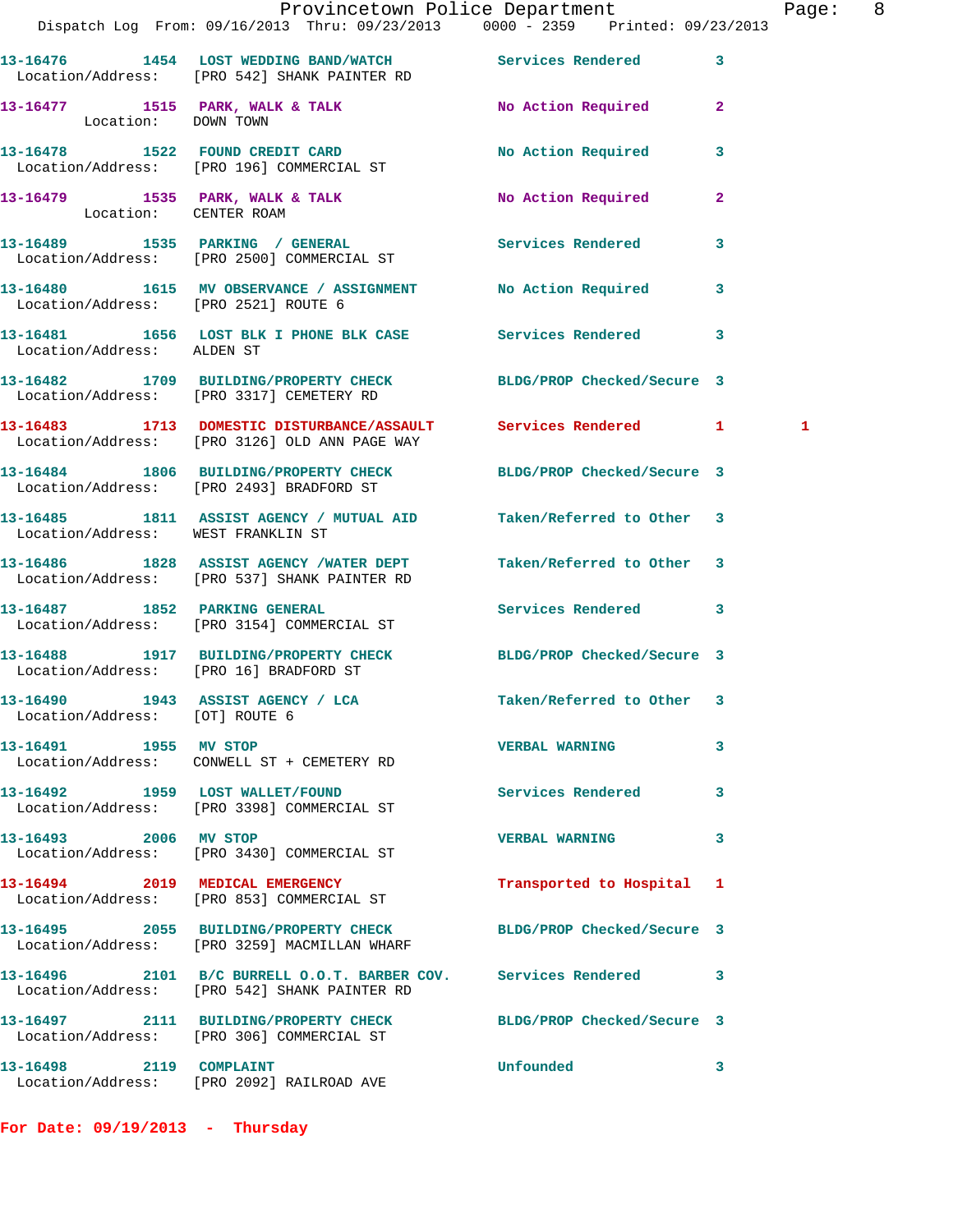|                                                      | 13-16501 0025 BUILDING/PROPERTY CHECK BLDG/PROP Checked/Secure 3<br>Location/Address: [PRO 2543] MACMILLAN       |                            |              |    |
|------------------------------------------------------|------------------------------------------------------------------------------------------------------------------|----------------------------|--------------|----|
|                                                      | 13-16502 0039 BUILDING/PROPERTY CHECK<br>Location/Address: [PRO 2483] COMMERCIAL ST                              | BLDG/PROP Checked/Secure 3 |              |    |
|                                                      | 13-16503 0139 BUILDING/PROPERTY CHECK BLDG/PROP Checked/Secure 3<br>Location/Address: [PRO 2539] RYDER ST        |                            |              |    |
|                                                      | 13-16504 0203 BUILDING/PROPERTY CHECK BLDG/PROP Checked/Secure 3<br>Location/Address: [PRO 444] HIGH POLE        |                            |              |    |
|                                                      | 13-16505 0231 BUILDING/PROPERTY CHECK BLDG/PROP Checked/Secure 3<br>Location/Address: [PRO 3296] SHANKPAINTER RD |                            |              |    |
|                                                      | 13-16506 0335 SUSPICIOUS ACTIVITY Could Not Locate 2<br>Location/Address: [PRO 560] TREMONT ST                   |                            |              |    |
|                                                      | 13-16507 0634 LOBBY TRAFFIC<br>Location/Address: [PRO 542] SHANK PAINTER RD                                      | Services Rendered 2        |              | 27 |
| 13-16508 0659 MVA/TOW<br>Refer To Accident: 13-62-AC | Location/Address: [PRO 526] RYDER ST EXT                                                                         | <b>Vehicle Towed State</b> | 1            |    |
|                                                      | 13-16511 0847 BUILDING/PROPERTY CHECK<br>Location/Address: [PRO 391] COMMERCIAL ST                               | Services Rendered 3        |              |    |
|                                                      | 13-16512 0930 GENERATOR TEST                                                                                     | No Action Required         | 3            |    |
|                                                      | 13-16513 1014 WOUNDED WARRIOR ESCORT<br>Location/Address: [PRO 542] SHANK PAINTER RD                             | Services Rendered          | 3            |    |
|                                                      | 13-16514 1025 BUILDING/PROPERTY CHECK Services Rendered<br>Location/Address: [PRO 521] ROUTE 6                   |                            | 3            |    |
|                                                      | 13-16516 1034 FLIGHT COVERAGE<br>Location/Address: [PRO 516] RACE POINT RD                                       | Services Rendered          | $\mathbf{2}$ |    |
|                                                      | 13-16517 1121 PSAP ABANDONED CALL<br>Location/Address: [PRO 440] HARRY KEMP WAY                                  | No Action Required         | 3            |    |
|                                                      | 13-16518 1127 MV VS DOOR<br>Location/Address: [PRO 526] RYDER ST EXT                                             | Services Rendered          | $\mathbf{1}$ |    |
|                                                      | 13-16520 1159 BUILDING/PROPERTY CHECK BLDG/PROP Checked/Secure 3<br>Location/Address: [PRO 2483] COMMERCIAL ST   |                            |              |    |
|                                                      | Location/Address: [PRO 3155] COMMERCIAL ST                                                                       | False Alarm                | 1            |    |
| 13-16521 1347 LOST WALLET                            | Location/Address: [PRO 542] SHANK PAINTER RD                                                                     | No Action Required 3       |              |    |
| 13-16522 1350 LOST WALLET                            | Location/Address: [PRO 542] SHANK PAINTER RD                                                                     | No Action Required         | 3            |    |
| Location/Address: ALDEN ST                           | 13-16524 1430 GENERAL WEAKNESS/TRANSPORT Transported to Hospital                                                 |                            | 1            |    |
|                                                      | 13-16525 1435 FALL/TRANSPORT<br>Location/Address: [PRO 2810] COMMERCIAL ST                                       | PATIENT REFUSAL            | 1            |    |
| 13-16526 1439 BOAT ESCORT                            | Location/Address: [PRO 3259] MACMILLAN WHARF                                                                     | Services Rendered          | 3            |    |
|                                                      | 13-16527 1450 MEDICAL EMERGENCY<br>Location/Address: [PRO 3179] MEADOW RD                                        | Transported to Hospital 1  |              |    |
|                                                      | 13-16528 1454 ART SALES COMPLAINT                                                                                | <b>VERBAL WARNING</b>      | 3            |    |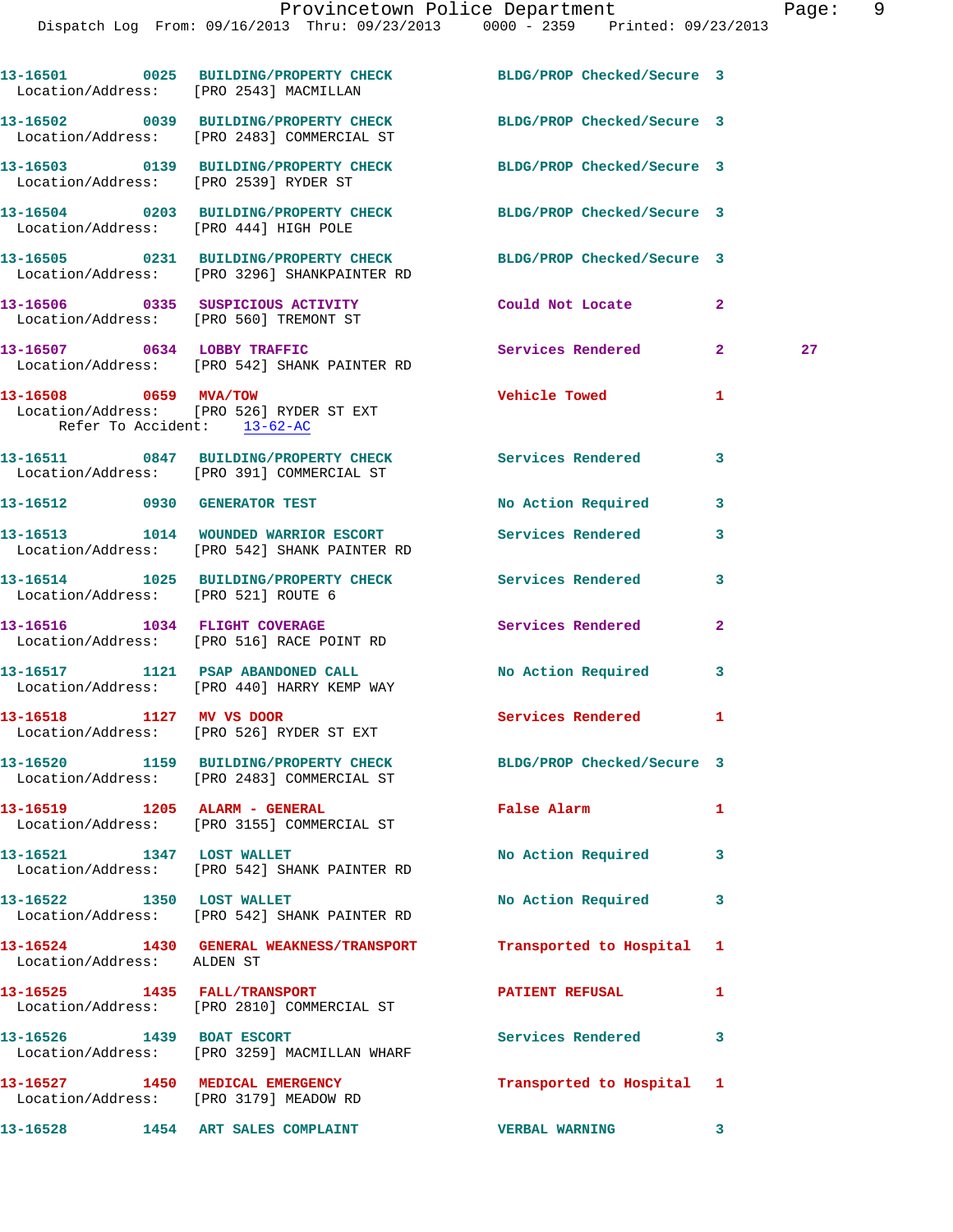|                                        | Provincetown Police Department<br>Dispatch Log From: 09/16/2013 Thru: 09/23/2013 0000 - 2359 Printed: 09/23/2013 |                            | Page: 10                |
|----------------------------------------|------------------------------------------------------------------------------------------------------------------|----------------------------|-------------------------|
|                                        | Location/Address: [PRO 1952] COMMERCIAL ST                                                                       |                            |                         |
|                                        | 13-16529 1502 HARASSMENT/518'S REQUESTED SPOKEN TO<br>Location/Address: [PRO 3670] SHANK PAINTER RD              |                            | $\mathbf{2}$            |
|                                        | 13-16530 1513 MV OBSERVANCE / ASSIGNMENT Services Rendered<br>Location/Address: BRADFORD ST + HOWLAND ST         |                            | $\overline{\mathbf{3}}$ |
|                                        |                                                                                                                  | <b>VERBAL WARNING</b>      | $\mathbf{3}$            |
|                                        | 13-16532 1531 MEDICAL EMERGENCY<br>Location/Address: [PRO 444] HIGH POLE HILL                                    | PATIENT REFUSAL            | 1                       |
| Location/Address: [PRO 2539] RYDER ST  | 13-16533 1534 PARKING COMPLAINT / GENERAL No Action Required                                                     |                            | $\overline{\mathbf{3}}$ |
|                                        | 13-16534 1546 PARK, WALK & TALK 1988 Services Rendered<br>Location/Address: [PRO 3094] COMMERCIAL ST             |                            | $\mathbf{2}$            |
|                                        | 13-16535 1624 PARK, WALK & TALK 1997 Services Rendered 2<br>Location/Address: [PRO 165] COMMERCIAL ST            |                            |                         |
|                                        | 13-16536 1624 SHOPLIFTING/STAY AWAY<br>Location/Address: [PRO 183] COMMERCIAL ST                                 | SPOKEN TO                  | 3                       |
|                                        | 13-16537 1702 BUILDING/PROPERTY CHECK BLDG/PROP Checked/Secure 3<br>Location/Address: [PRO 2206] COMMERCIAL ST   |                            |                         |
|                                        | 13-16538 1721 LOST GOLD RING<br>Location/Address: [PRO 3176] COMMERCIAL ST                                       | Services Rendered 3        |                         |
|                                        | 13-16539 1734 FLIGHT COVERAGE<br>Location/Address: [PRO 516] RACE POINT RD                                       | Services Rendered 2        |                         |
|                                        | 13-16540 1810 BUILDING/PROPERTY CHECK<br>Location/Address: [PRO 3317] CEMETERY RD                                | BLDG/PROP Checked/Secure 3 |                         |
|                                        | 13-16541 1856 CRUISER ESCORT W.W.<br>Location: COMFORT STATION TO TOWN LINE                                      | Services Rendered 3        |                         |
|                                        | 13-16542 1927 BUILDING/PROPERTY CHECK BLDG/PROP Checked/Secure 3<br>Location/Address: [PRO 2898] JEROME SMITH RD |                            |                         |
|                                        | 13-16543 2018 BUILDING/PROPERTY CHECK BLDG/PROP Checked/Secure 3<br>Location/Address: [PRO 519] RACE POINT RD    |                            |                         |
|                                        | 13-16544 2039 PARKING GENERAL<br>Location/Address: [PRO 3154] COMMERCIAL ST                                      | Services Rendered          | $\mathbf{3}$            |
| Location/Address: [PRO 2] ALDEN ST     | 13-16545 2049 BUILDING/PROPERTY CHECK BLD/PROP CHECKED UNSECUR 3                                                 |                            |                         |
|                                        | 13-16546 2110 ANIMAL CALL<br>Location/Address: TREMONT ST + FRANKLIN ST                                          | Services Rendered 2        |                         |
|                                        | 13-16548 2207 BUILDING/PROPERTY CHECK BLDG/PROP Checked/Secure 3<br>Location/Address: [PRO 2206] COMMERCIAL ST   |                            |                         |
|                                        | 13-16547 2208 BUILDING/PROPERTY CHECK<br>Location/Address: [PRO 519] RACE POINT RD                               | BLDG/PROP Checked/Secure 3 |                         |
|                                        | 13-16549 2224 BUILDING/PROPERTY CHECK BLDG/PROP Checked/Secure 3<br>Location/Address: [PRO 2763] CONANT ST       |                            |                         |
|                                        | 13-16550 2305 FOUND PURSE<br>Location/Address: [PRO 542] SHANK PAINTER RD                                        | Services Rendered 3        |                         |
| Location/Address: [PRO 3259] MACMILLAN | 13-16551 2336 BUILDING/PROPERTY CHECK BLDG/PROP Checked/Secure 3                                                 |                            |                         |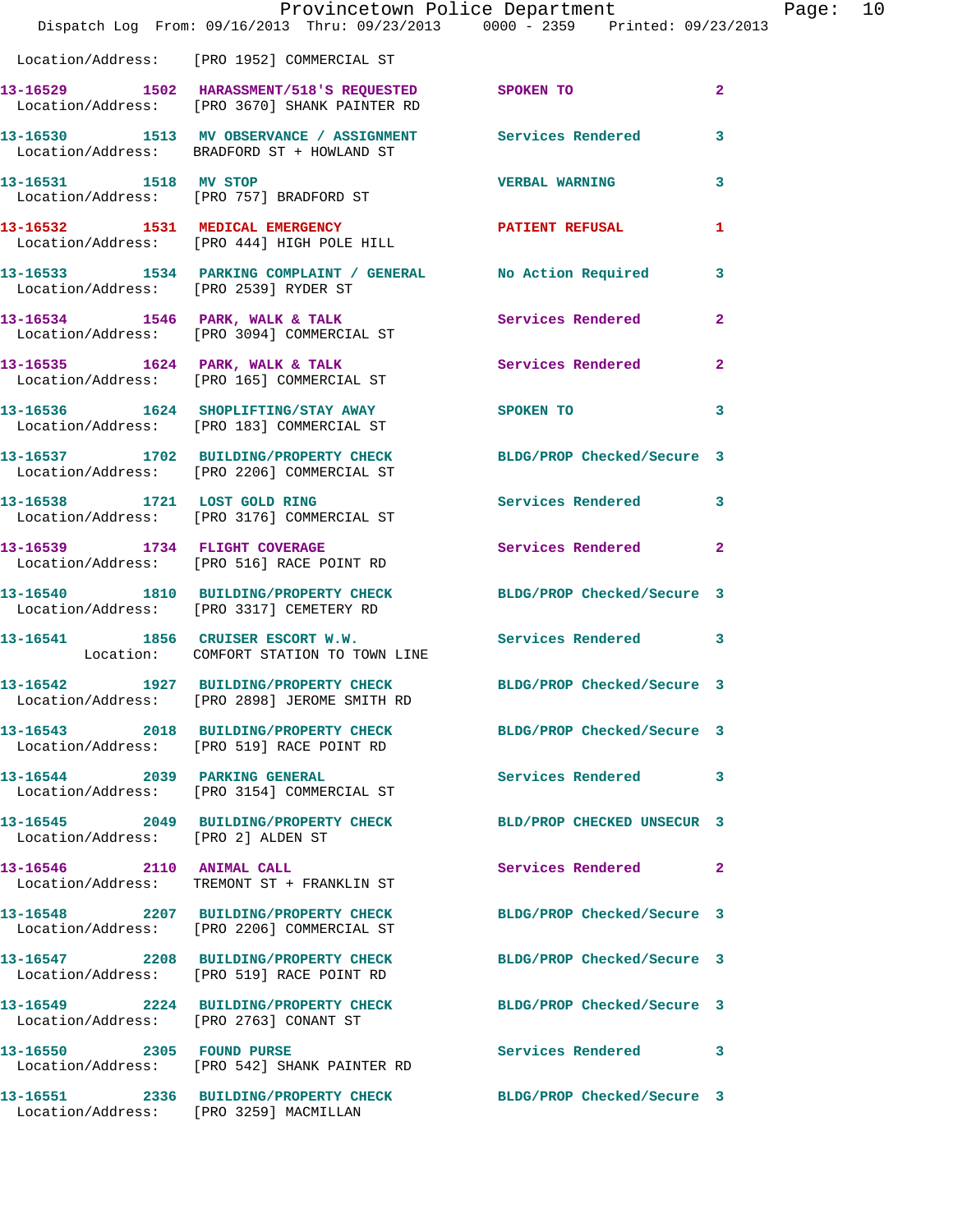|                                                                    | 13-16553 0006 MV OBSERVANCE / ASSIGNMENT Services Rendered<br>Location/Address: HOWLAND ST + BRADFORD ST         |                            | $\mathbf{3}$ |              |
|--------------------------------------------------------------------|------------------------------------------------------------------------------------------------------------------|----------------------------|--------------|--------------|
| 13-16554 0029 MV STOP                                              | Location/Address: HOWLAND ST + BRADFORD ST                                                                       | <b>VERBAL WARNING</b>      | 3            |              |
| Location/Address: [PRO 80] CARVER ST                               | 13-16555 0038 COMPLAINT/PHONE CALLS                                                                              | Services Rendered          | $\mathbf{3}$ |              |
| Location/Address: [PRO 2543] MACMILLAN                             | 13-16556 0051 BUILDING/PROPERTY CHECK BLDG/PROP Checked/Secure 3                                                 |                            |              |              |
|                                                                    | 13-16557 0053 BUILDING/PROPERTY CHECK BLDG/PROP Checked/Secure 3<br>Location/Address: [PRO 2543] MACMILLAN       |                            |              |              |
| Location/Address: [PRO 2] ALDEN ST                                 | 13-16558 0055 BUILDING/PROPERTY CHECK BLDG/PROP Checked/Secure 3                                                 |                            |              |              |
|                                                                    | 13-16559 0106 BUILDING/PROPERTY CHECK BLDG/PROP Checked/Secure 3<br>Location/Address: [PRO 2483] COMMERCIAL ST   |                            |              |              |
| Location/Address: [PRO 564] BAYBERRY                               | 13-16560 0119 BUILDING/PROPERTY CHECK BLDG/PROP Checked/Secure 3                                                 |                            |              |              |
|                                                                    | 13-16561 0122 BUILDING/PROPERTY CHECK BLDG/PROP Checked/Secure 3<br>Location/Address: [PRO 16] BRADFORD ST       |                            |              |              |
|                                                                    | 13-16562 0139 MV OBSERVANCE / ASSIGNMENT Services Rendered 3<br>Location/Address: [PRO 2577] BRADFORD ST         |                            |              |              |
|                                                                    | 13-16563 0557 BUILDING/PROPERTY CHECK<br>Location/Address: [PRO 488] MAYFLOWER AVE                               | BLDG/PROP Checked/Secure 3 |              |              |
|                                                                    | 13-16564 0558 LOBBY TRAFFIC<br>Location/Address: [PRO 542] SHANK PAINTER RD                                      | <b>Services Rendered</b>   | $\mathbf{2}$ | 18           |
|                                                                    | $13-16565$ 0606 PARK, WALK & TALK<br>Location: [PRO 3431] LOPES SQUARE                                           | Services Rendered 2        |              |              |
|                                                                    | 13-16566 0720 BUILDING/PROPERTY CHECK BLDG/PROP Checked/Secure 3<br>Location/Address: [PRO 2898] JEROME SMITH RD |                            |              |              |
| Location/Address: [PRO 2521] ROUTE 6                               | 13-16567 0744 MV OBSERVANCE / ASSIGNMENT Services Rendered 3                                                     |                            |              |              |
|                                                                    | 13-16568 0745 BUILDING/PROPERTY CHECK BLDG/PROP Checked/Secure 3<br>Location/Address: [PRO 2483] COMMERCIAL ST   |                            |              |              |
|                                                                    | 13-16569 0803 BUILDING/PROPERTY CHECK<br>Location/Address: [PRO 2494] BRADFORD ST                                | BLDG/PROP Checked/Secure 3 |              |              |
|                                                                    | 13-16571 0829 PARK, WALK & TALK<br>Location/Address: [PRO 105] COMMERCIAL ST                                     | Services Rendered          | 2            |              |
| Location/Address: [PRO 526] RYDER ST                               | 13-16572 0909 BUILDING/PROPERTY CHECK                                                                            | BLDG/PROP Checked/Secure 3 |              |              |
|                                                                    | Location/Address: CEMETERY RD + ALDEN ST                                                                         |                            | $\mathbf{2}$ | $\mathbf{1}$ |
|                                                                    | 13-16574 0926 BUILDING/PROPERTY CHECK<br>Location/Address: [PRO 2898] JEROME SMITH RD                            | BLDG/PROP Checked/Secure 3 |              |              |
| 13-16575 0947 VERBAL SPEED<br>Location/Address: [PRO 2513] ROUTE 6 |                                                                                                                  | <b>VERBAL WARNING</b>      | 3            |              |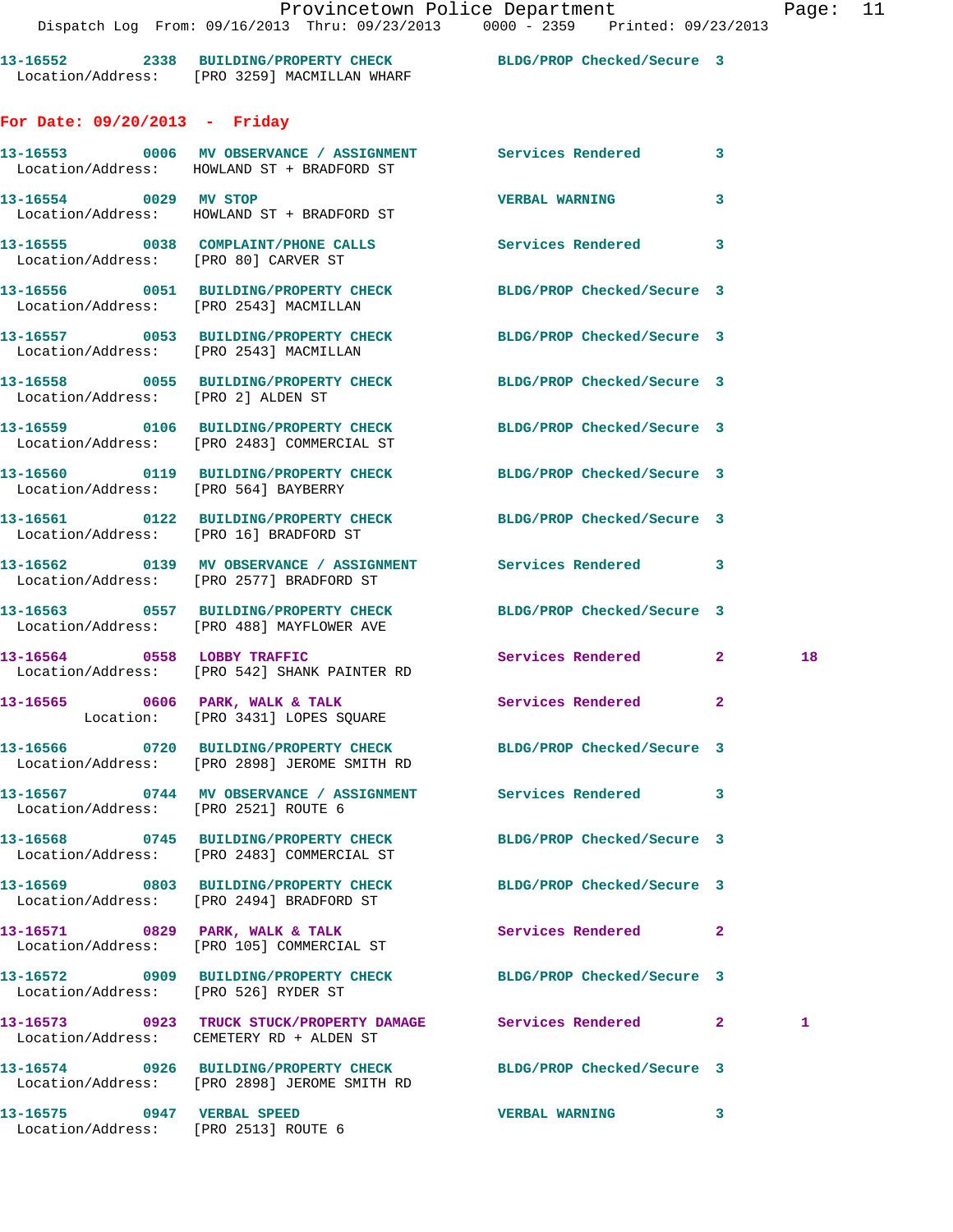Dispatch Log From: 09/16/2013 Thru: 09/23/2013 0000 - 2359 Printed: 09/23/2013

|                                                                 | 13-16576 0948 FOLLOW UP<br>Location/Address: [PRO 269] COMMERCIAL ST                                 | SPOKEN TO                  | $\overline{a}$ |   |
|-----------------------------------------------------------------|------------------------------------------------------------------------------------------------------|----------------------------|----------------|---|
|                                                                 | 13-16577 1116 MINOR MVA/PAST<br>Location/Address: [PRO 909] CREEK HILL RD                            | <b>Services Rendered</b>   | 1              |   |
|                                                                 | 13-16578 1138 BUILDING/PROPERTY CHECK Services Rendered<br>Location/Address: [PRO 391] COMMERCIAL ST |                            | 3              |   |
|                                                                 | 13-16579 1148 PARK, WALK & TALK<br>Location/Address: [PRO 105] COMMERCIAL ST                         | <b>Services Rendered</b>   | $\overline{a}$ |   |
| 13-16580 1256 BP CHECK                                          | Location/Address: [PRO 1892] SHANK PAINTER RD                                                        | Services Rendered          | 1              |   |
|                                                                 | 13-16581 1258 NEW BUOY LIGHTS<br>Location/Address: [PRO 3259] MACMILLAN WHARF                        | No Action Required         | $\mathbf{2}$   |   |
|                                                                 | 13-16582 1305 NOISE COMPLAINT<br>Location/Address: [PRO 3207] COMMERCIAL ST                          | SPOKEN TO                  | 3              |   |
|                                                                 | 13-16583 1342 LOST MONEY/LOCATED<br>Location/Address: [PRO 542] SHANK PAINTER RD                     | No Action Required         | 3              |   |
| Location/Address: ATLANTIC AVE                                  | 13-16584 1423 911 CALL/DIZZINESS                                                                     | Services Rendered          | 1.             | 3 |
|                                                                 | 13-16589 1450 FOUND SILVER MEN'S RING<br>Location/Address: [PRO 2562] COMMERCIAL ST                  | Services Rendered          | 3              |   |
|                                                                 | 13-16585 1503 ASSAULT<br>Location/Address: [PRO 542] SHANK PAINTER RD                                | Services Rendered          | 1              |   |
| 13-16586 1513 FOLLOW UP                                         | Location/Address: [PRO 183] COMMERCIAL ST                                                            | <b>Services Rendered</b>   | $\mathbf{2}$   |   |
| 13-16587 1539 MV STOP                                           | Location/Address: [PRO 2490] PROVINCELANDS RD                                                        | <b>VERBAL WARNING</b>      | 3              |   |
| 13-16588 1559 SERVICE CALL                                      | Location/Address: [PRO 516] RACE POINT RD                                                            | <b>Services Rendered</b>   | 3              |   |
|                                                                 | 13-16592 1602 LOST WALLET/LOCATED<br>Location/Address: [PRO 1638] COMMERCIAL ST                      | Services Rendered          | 3              |   |
|                                                                 | 13-16590 1644 BUILDING/PROPERTY CHECK<br>Location/Address: [PRO 2206] COMMERCIAL ST                  | BLDG/PROP Checked/Secure 3 |                |   |
|                                                                 | 13-16591 1708 BUILDING/PROPERTY CHECK<br>Location/Address: [PRO 2898] JEROME SMITH RD                | BLDG/PROP Checked/Secure 3 |                |   |
|                                                                 | Location/Address: [PRO 383] COMMERCIAL ST                                                            | Services Rendered          | $\mathbf{2}$   |   |
| 13-16594 1823 MV COMPLAINT                                      | Location/Address: [PRO 2865] COMMERCIAL ST                                                           | Citation/Warning Issued    | $\mathbf{2}$   |   |
| 13-16595 1841 FINGER LACERATION<br>Location/Address: GOSNOLD ST |                                                                                                      | Transported to Hospital    | 1              |   |
|                                                                 | 13-16596 1931 MEDICAL EMERGENCY<br>Location/Address: [PRO 1623] BREWSTER ST                          | Transported to Hospital    | 1              |   |
|                                                                 | 13-16600 2005 BUILDING/PROPERTY CHECK<br>Location/Address: [PRO 175] COMMERCIAL ST                   | BLDG/PROP Checked/Secure 3 |                |   |
|                                                                 |                                                                                                      |                            |                |   |

13-16597 2022 PARK, WALK & TALK **Services Rendered** 2

**13-16598 2106 BUILDING/PROPERTY CHECK BLDG/PROP Checked/Secure 3**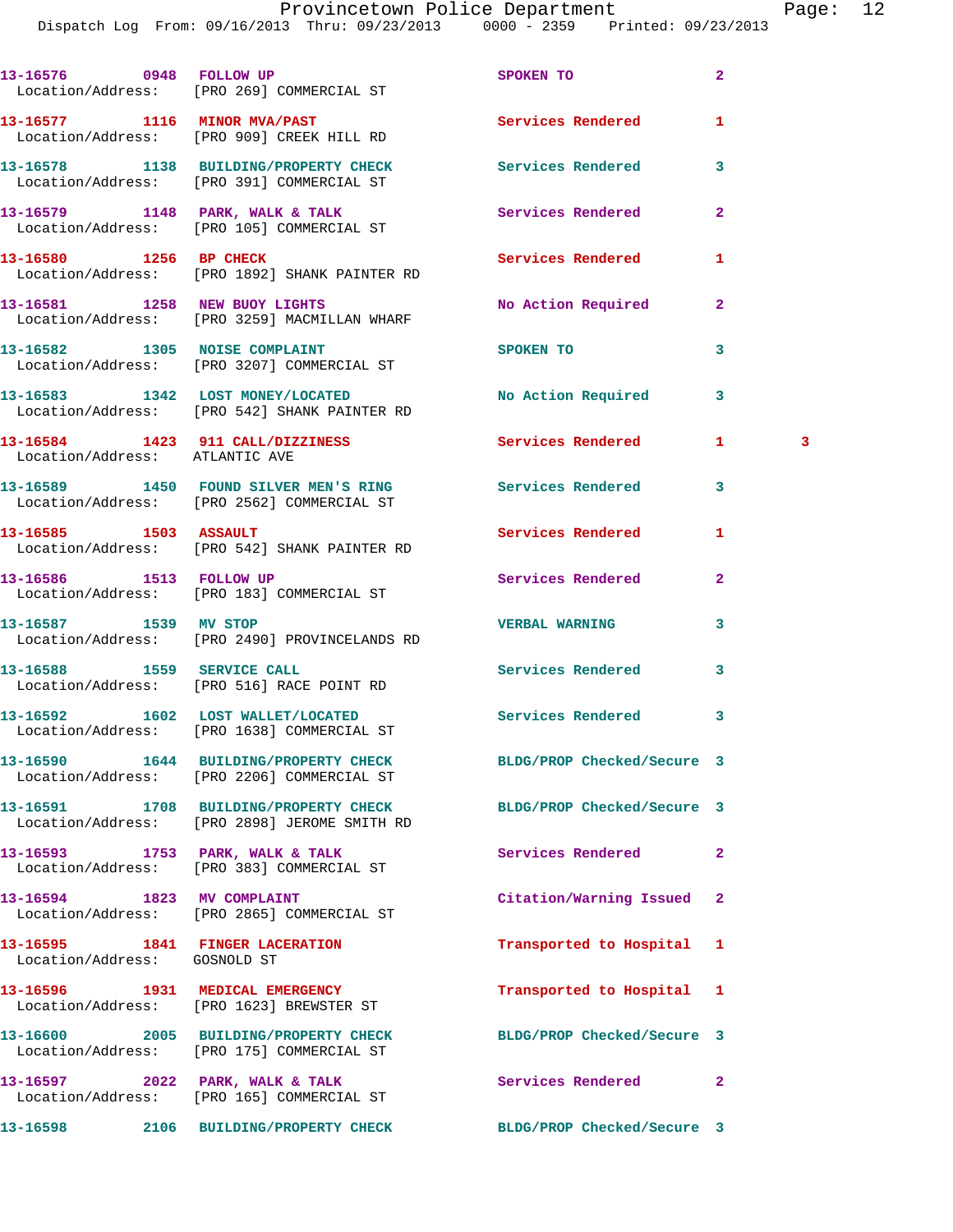|                                        | Dispatch Log From: 09/16/2013 Thru: 09/23/2013 0000 - 2359 Printed: 09/23/2013                                 | Provincetown Police Department |              | Page: 13 |  |
|----------------------------------------|----------------------------------------------------------------------------------------------------------------|--------------------------------|--------------|----------|--|
|                                        | Location/Address: [PRO 16] MAYFLOWER AVE                                                                       |                                |              |          |  |
| 13-16599 2116 LOOSE HUSKY              | Location/Address: [PRO 542] BAYVIEW AVE                                                                        | Could Not Locate               | $\mathbf{2}$ |          |  |
|                                        | 13-16601 2202 BUILDING/PROPERTY CHECK BLDG/PROP Checked/Secure 3<br>Location/Address: [PRO 306] COMMERCIAL ST  |                                |              |          |  |
| Location/Address: [PRO 2763] CONANT ST | 13-16602 2203 BUILDING/PROPERTY CHECK BLDG/PROP Checked/Secure 3                                               |                                |              |          |  |
|                                        | 13-16603 2219 MV COMPLAINT<br>Location/Address: HANCOCK ST + BRADFORD ST                                       | Services Rendered              | $\mathbf{2}$ |          |  |
|                                        | 13-16604 2255 LOOSE DOG/RETURNED<br>Location/Address: [PRO 2977] COMMERCIAL ST                                 | Services Rendered              | $\mathbf{2}$ |          |  |
| For Date: $09/21/2013$ - Saturday      |                                                                                                                |                                |              |          |  |
|                                        | 13-16605 0017 LOBBY TRAFFIC<br>Location/Address: [PRO 542] SHANK PAINTER RD                                    | Services Rendered 2            |              | 3        |  |
| Location/Address: [PRO 2543] MACMILLAN | 13-16607 0125 BUILDING/PROPERTY CHECK                                                                          | BLDG/PROP Checked/Secure 3     |              |          |  |
|                                        | 13-16608 0145 BUILDING/PROPERTY CHECK<br>Location/Address: [PRO 99] COMMERCIAL ST                              | BLDG/PROP Checked/Secure 3     |              |          |  |
|                                        | 13-16609 0156 BUILDING/PROPERTY CHECK<br>Location/Address: [PRO 2483] COMMERCIAL ST                            | BLDG/PROP Checked/Secure 3     |              |          |  |
| 13-16611 0233 ASSIST CITIZEN           | Location: [PRO 3431] LOPES SQUARE                                                                              | Services Rendered              | 3            |          |  |
|                                        | 13-16612 0409 BUILDING/PROPERTY CHECK BLDG/PROP Checked/Secure 3<br>Location/Address: [PRO 440] HARRY KEMP WAY |                                |              |          |  |
| 13-16613 0508 911 GENERAL              | Location/Address: [PRO 105] COMMERCIAL ST                                                                      | Services Rendered              | 1            |          |  |
|                                        | 13-16614 0531 BUILDING/PROPERTY CHECK<br>Location/Address: [PRO 444] HIGH POLE HILL                            | BLDG/PROP Checked/Secure 3     |              |          |  |
|                                        | 13-16615 0550 ALARM - GENERAL<br>Location/Address: [PRO 3137] RACE POINT RD                                    | Services Rendered              | 1            |          |  |
|                                        | 13-16616 0727 WATER MAIN BREAK<br>Location/Address: [PRO 1894] WINSLOW ST                                      | Taken/Referred to Other 3      |              |          |  |
| Location/Address: [PRO 3287] ROUTE 6   | 13-16617 0748 BUILDING/PROPERTY CHECK BLDG/PROP Checked/Secure 3                                               |                                |              |          |  |
| Location/Address: [PRO 2521] ROUTE 6   |                                                                                                                |                                | 3            |          |  |
|                                        | 13-16619 0755 BUILDING/PROPERTY CHECK BLDG/PROP Checked/Secure 3<br>Location/Address: [PRO 488] MAYFLOWER ST   |                                |              |          |  |
|                                        | 13-16620 0822 PARK, WALK & TALK<br>Location/Address: [PRO 105] COMMERCIAL ST                                   | Services Rendered              | $\mathbf{2}$ |          |  |
| Location/Address: [PRO 571] ALDEN ST   | 13-16621 0849 BUILDING/PROPERTY CHECK                                                                          | BLDG/PROP Checked/Secure 3     |              |          |  |
|                                        | 13-16622 0930 BUILDING/PROPERTY CHECK BLDG/PROP Checked/Secure 3<br>Location/Address: [PRO 519] RACE POINT RD  |                                |              |          |  |
|                                        | 13-16623 0951 BUILDING/PROPERTY CHECK<br>Location/Address: [PRO 3318] CEMETERY RD                              | BLDG/PROP Checked/Secure 3     |              |          |  |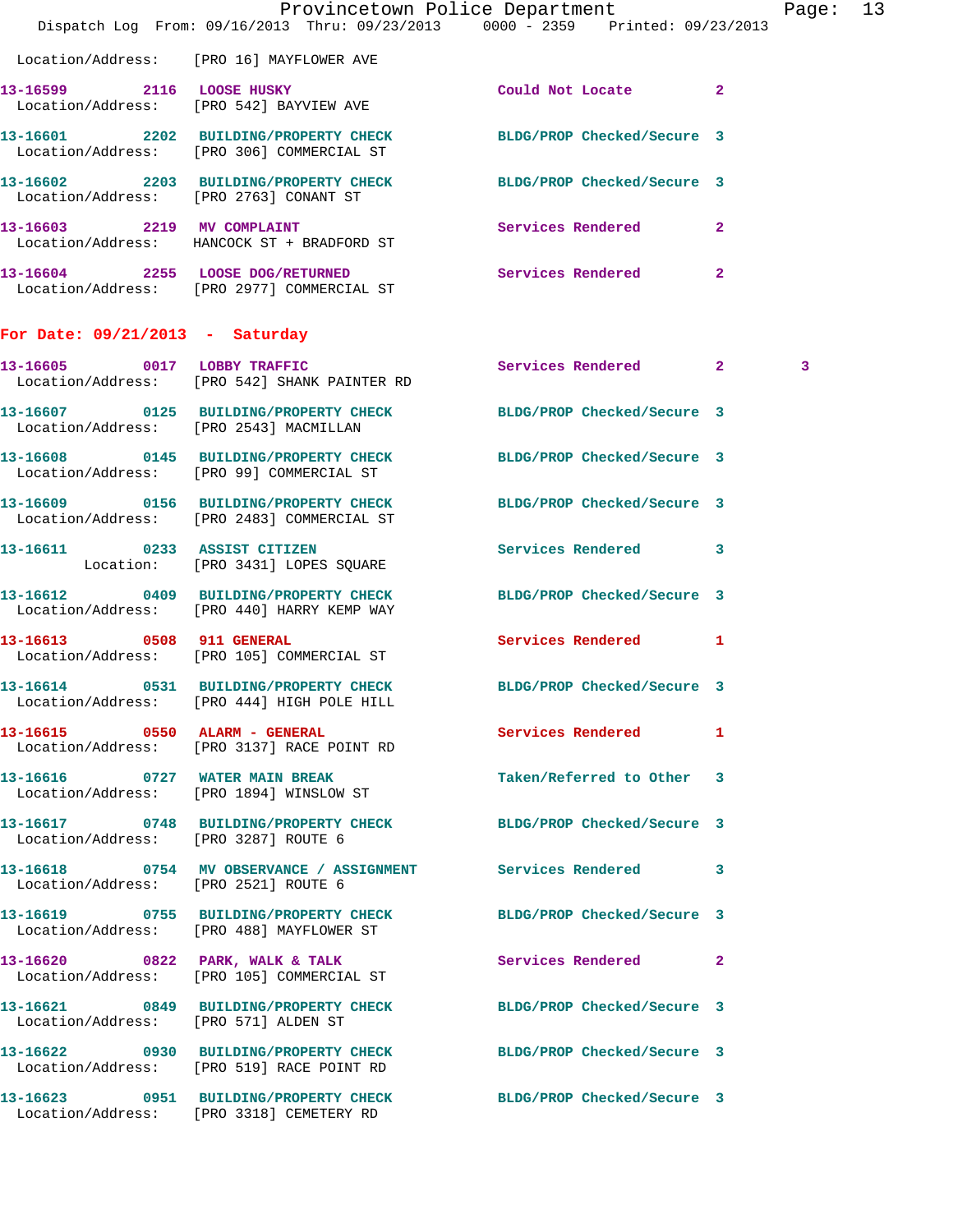|                                                       | Provincetown Police Department                                                                                                      |                            |                |
|-------------------------------------------------------|-------------------------------------------------------------------------------------------------------------------------------------|----------------------------|----------------|
|                                                       | Dispatch Log From: 09/16/2013 Thru: 09/23/2013 0000 - 2359 Printed: 09/23/2013                                                      |                            |                |
|                                                       | 13-16624 1012 REASSURANCE CHECK<br>Location/Address: [PRO 3632] COMMERCIAL ST                                                       | Services Rendered          | 3              |
|                                                       | 13-16625 1038 PARK, WALK & TALK 1988 Services Rendered<br>Location/Address: [PRO 105] COMMERCIAL ST                                 |                            | $\mathbf{2}$   |
|                                                       | 13-16626 1042 LOOSE DOG<br>Location/Address: [PRO 434] FRANKLIN ST                                                                  | <b>Services Rendered</b>   | $\overline{2}$ |
| 13-16627 1054 HARASSMENT                              | Location/Address: [PRO 395] COMMERCIAL ST                                                                                           | SPOKEN TO                  | $\mathbf{2}$   |
|                                                       | 13-16628 1114 ASSIST TOWN EMPLOYEES<br>Location/Address: [PRO 105] COMMERCIAL ST                                                    | BLDG/PROP Checked/Secure 3 |                |
|                                                       | 13-16629 1120 PARK, WALK & TALK<br>Location/Address: [PRO 537] SHANK PAINTER RD                                                     | Services Rendered          | $\mathbf{2}$   |
|                                                       | 13-16630 1124 PARK, WALK & TALK<br>Location/Address: [PRO 223] COMMERCIAL ST                                                        | Services Rendered          | $\overline{a}$ |
|                                                       | 13-16631 1130 FOUND EYEGLASSES<br>Location/Address: [PRO 3314] COMMERCIAL ST                                                        | <b>Services Rendered</b>   | 3              |
|                                                       | 13-16632 1206 FOUND TELESCOPE LENS/RETURNED Services Rendered<br>Location/Address: [PRO 1952] COMMERCIAL ST                         |                            | 3              |
|                                                       | 13-16633 1249 BOAT/HARBORMASTER<br>Location/Address: [PRO 3259] MACMILLAN WHARF                                                     | Services Rendered          | $\mathbf{2}$   |
| Location: ROUTE 6 I/B                                 | 13-16634 1314 MV OBSERVANCE / ASSIGNMENT Services Rendered                                                                          |                            | 3              |
|                                                       | 13-16635 1321 VERBAL SPEED<br>Location/Address: ROUTE 6 + RACE POINT RD                                                             | <b>VERBAL WARNING</b>      | 3              |
|                                                       | 13-16636 1355 PARK, WALK & TALK<br>Location/Address: [PRO 3296] SHANK PAINTER RD                                                    | Services Rendered          | $\mathbf{2}$   |
|                                                       | 13-16637 1405 BUILDING/PROPERTY CHECK BLDG/PROP Checked/Secure 3<br>Location/Address: [PRO 2494] BRADFORD ST                        |                            |                |
|                                                       | 13-16638 1414 DOMESTIC DISTURBANCE/ASSAULT Arrest(s) Made<br>Location/Address: [PRO 564] BAYBERRY AVE<br>Refer To Arrest: 13-230-AR |                            |                |
|                                                       | 13-16639 1442 GENERAL WEAKNESS/TRANSPORT PATIENT REFUSAL<br>Location/Address: [PRO 175] COMMERCIAL ST                               |                            | 1              |
|                                                       | 13-16640 1513 PRISONER EVALUATION<br>Location/Address: [PRO 542] SHANK PAINTER RD                                                   | Transported to Hospital    | 1              |
| 13-16641 1525 MV STOP<br>Location/Address: HOWLAND ST |                                                                                                                                     | <b>VERBAL WARNING</b>      | 3              |
|                                                       | 13-16643 1530 INFO SERVICES - LOBBY SPOKEN TO<br>Location/Address: [PRO 542] SHANK PAINTER RD                                       |                            | 2              |
| Location/Address: [PRO 595] BRADFORD ST               | 13-16645 1532 MV OBSERVANCE / ASSIGNMENT Services Rendered                                                                          |                            | 3              |
| 13-16642 1538 BIKE GENERAL                            | Location/Address: [PRO 1516] BRADFORD ST                                                                                            | Citation/Warning Issued    | $\mathbf{2}$   |
|                                                       | 13-16644 1550 PARKING COMPLAINT / GENERAL SPOKEN TO<br>Location/Address: [PRO 1296] BRADFORD ST                                     |                            | 3              |
| 13-16646 1556 MV STOP<br>Location/Address: HOWLAND ST |                                                                                                                                     | Citation/Warning Issued    | 3              |
| 13-16647   1616   MEDICAL EMERGENCY                   |                                                                                                                                     | Transported to Hospital    | $\mathbf{1}$   |

Page:  $14$ <br> $13$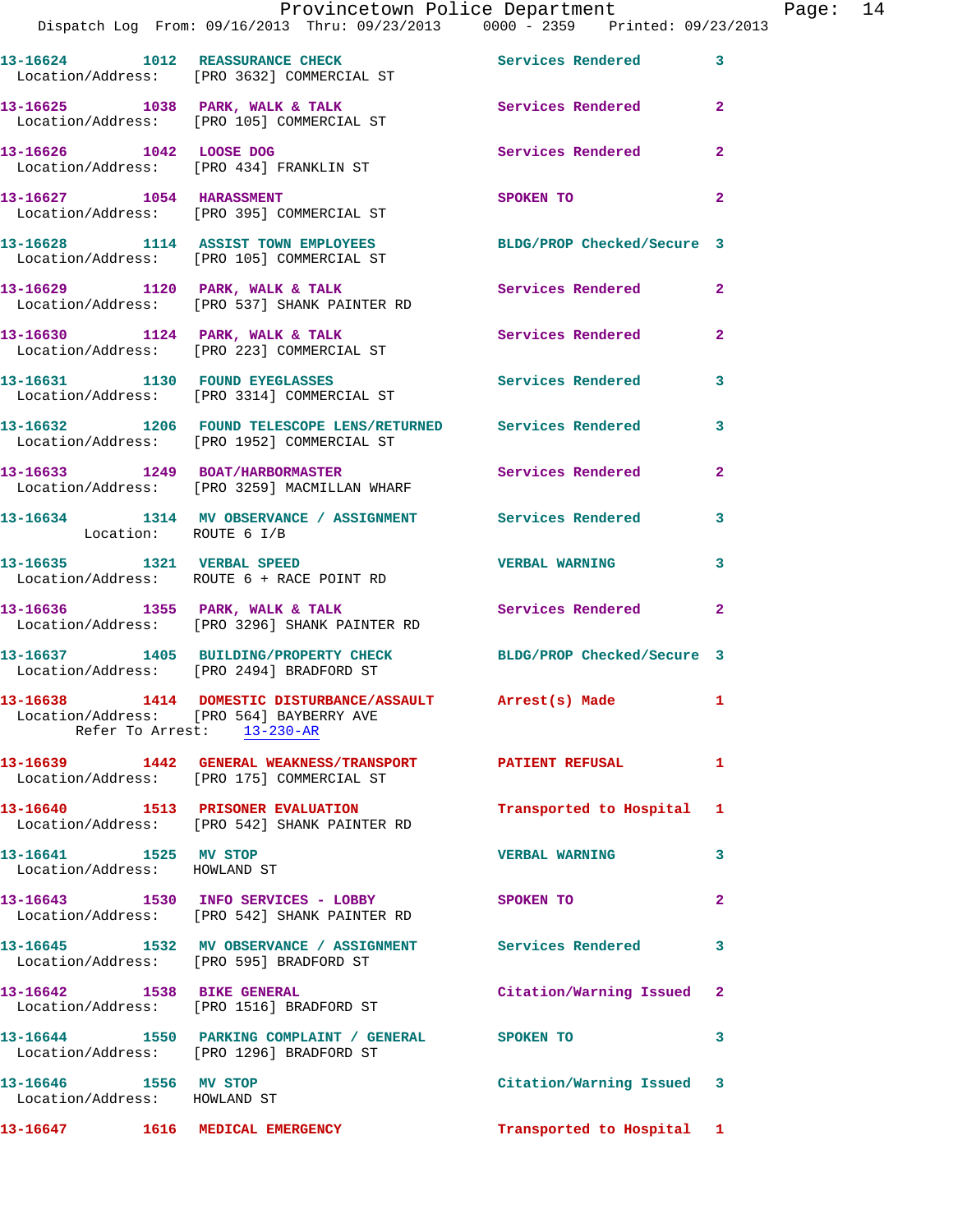|                                                            | Provincetown Police Department<br>Dispatch Log From: 09/16/2013 Thru: 09/23/2013 0000 - 2359 Printed: 09/23/2013 |                            |              |
|------------------------------------------------------------|------------------------------------------------------------------------------------------------------------------|----------------------------|--------------|
|                                                            | Location/Address: [PRO 444] HIGH POLE HILL                                                                       |                            |              |
| 13-16648 1618 BIKE GENERAL<br>Location/Address: HOWLAND ST |                                                                                                                  | Citation/Warning Issued 2  |              |
|                                                            | 13-16649 1711 MV OBSERVANCE / ASSIGNMENT Services Rendered<br>Location/Address: [PRO 2577] BRADFORD ST           |                            | 3            |
| 13-16650 1716 MV STOP                                      | Location/Address: [PRO 1424] PRINCE ST                                                                           | Citation/Warning Issued    | 3            |
| 13-16652 1735 MV STOP                                      | Location/Address: BRADFORD ST + MILLER HILL RD                                                                   | <b>VERBAL WARNING</b>      | 3            |
| 13-16653 1742 ALARM - FIRE                                 | Location/Address: [PRO 197] COMMERCIAL ST                                                                        | Services Rendered          | 1            |
| 13-16654 1759 MV STOP<br>Location/Address: WINSLOW ST      |                                                                                                                  | Citation/Warning Issued    | 3            |
| 13-16655 1805 MV STOP                                      | Location/Address: COURT ST + BRADFORD ST                                                                         | <b>VERBAL WARNING</b>      | 3            |
|                                                            | 13-16656 1833 ANIMAL CALL<br>Location/Address: [PRO 2277] BRADFORD ST                                            | Services Rendered          | $\mathbf{2}$ |
|                                                            | 13-16657 1953 FIRE, STRUCTURE<br>Location/Address: [PRO 2277] BRADFORD ST                                        | False Alarm                | 1            |
|                                                            | 13-16658 2000 LOST HONDA KEY<br>Location/Address: [PRO 542] SHANK PAINTER RD                                     | <b>Services Rendered</b>   | 3            |
|                                                            | 13-16659 2044 MEDICATION ASSIST<br>Location/Address: [PRO 542] SHANK PAINTER RD                                  | Services Rendered          | 1            |
| 13-16660 2059 COMPLAINT                                    | Location/Address: [PRO 1985] COMMERCIAL ST                                                                       | SPOKEN TO                  | 3            |
|                                                            | 13-16661 2118 BUILDING/PROPERTY CHECK<br>Location/Address: [PRO 2898] JEROME SMITH RD                            | BLDG/PROP Checked/Secure 3 |              |
| 13-16663 2139 PARK, WALK & TALK                            | Location: [PRO 3431] LOPES SQUARE                                                                                | Services Rendered          | $\mathbf{2}$ |
| 13-16664 2154 LIFT ASSIST                                  | Location/Address: [PRO 2645] SHANK PAINTER RD                                                                    | Services Rendered          | 1            |
|                                                            | 13-16665 2211 BUILDING/PROPERTY CHECK<br>Location/Address: [PRO 444] HIGH POLE HILL                              | BLDG/PROP Checked/Secure 3 |              |
| 13-16666 2217 NOISE COMPLAINT                              | Location/Address: [PRO 674] ALDEN ST                                                                             | SPOKEN TO                  | 3            |
| 13-16667 2249 HARASSMENT                                   | Location/Address: [PRO 542] SHANK PAINTER RD                                                                     | SPOKEN TO                  | 2            |
|                                                            | 13-16668 2345 FOUND BLUE CELL PHONE<br>Location/Address: [PRO 542] SHANK PAINTER RD                              | No Action Required         | 3            |
| For Date: 09/22/2013 - Sunday                              |                                                                                                                  |                            |              |
|                                                            | 13-16669 0011 BUILDING/PROPERTY CHECK BLDG/PROP Checked/Secure 3<br>Location/Address: [PRO 2500] COMMERCIAL ST   |                            |              |
|                                                            | 13-16670 0013 BUILDING/PROPERTY CHECK<br>Location/Address: [PRO 564] BAYBERRY                                    | BLDG/PROP Checked/Secure 3 |              |
| 13-16671 0040 DISTURBANCE                                  | Location/Address: [PRO 526] RYDER ST EXT                                                                         | <b>Services Rendered</b>   | 1            |

Page:  $15$ <br> $13$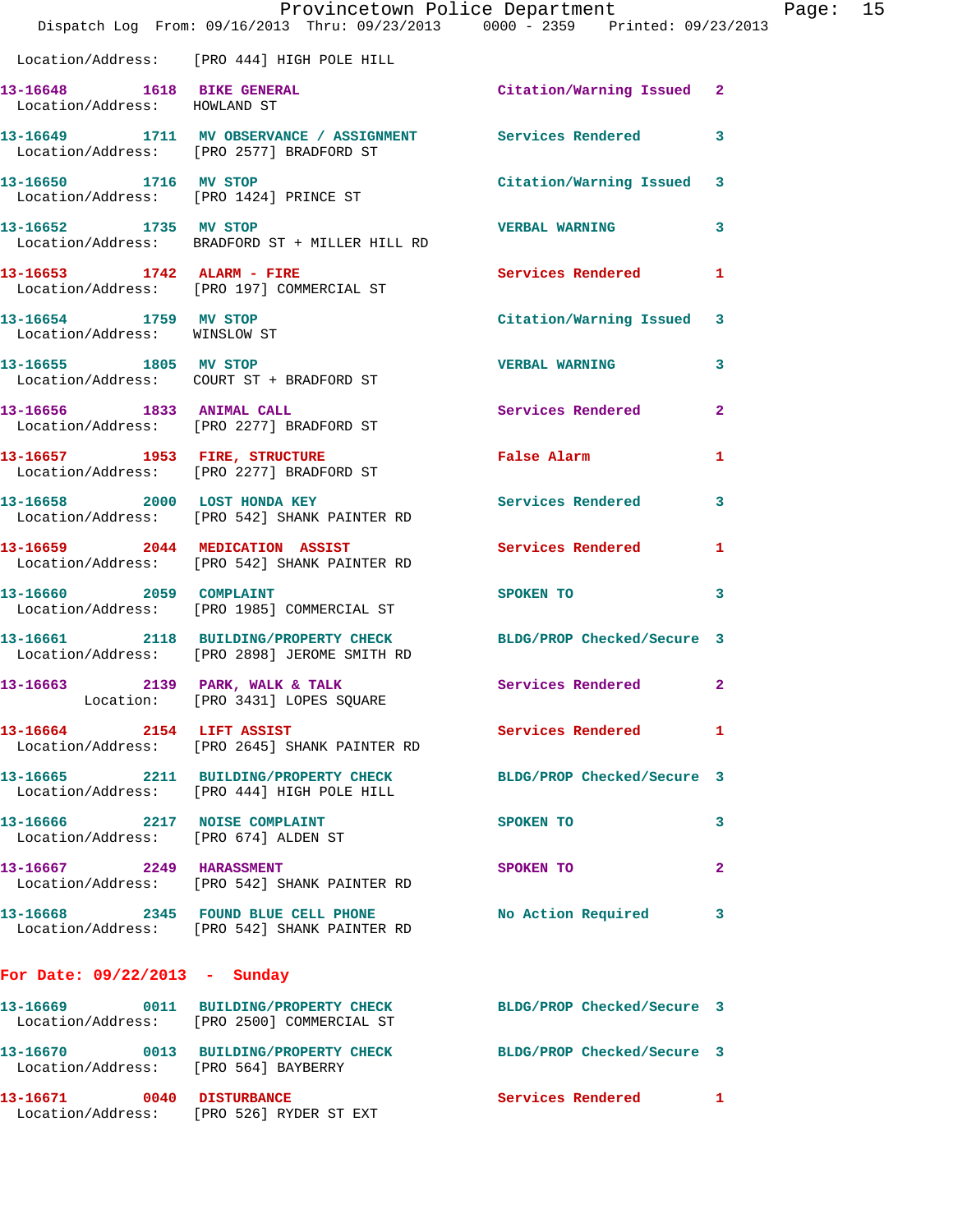|                                                                                           | Dispatch Log From: 09/16/2013 Thru: 09/23/2013 0000 - 2359 Printed: 09/23/2013                                  | Provincetown Police Department |              | Page: 16 |  |
|-------------------------------------------------------------------------------------------|-----------------------------------------------------------------------------------------------------------------|--------------------------------|--------------|----------|--|
|                                                                                           | 13-16672 0047 NOISE COMPLAINT<br>Location/Address: [PRO 3331] COMMERCIAL ST                                     | SPOKEN TO 3                    |              |          |  |
|                                                                                           | 13-16673 0056 EVALUATION<br>Location/Address: GOSNOLD ST + BRADFORD ST                                          | Transported to Hospital 1      |              |          |  |
|                                                                                           |                                                                                                                 |                                |              |          |  |
| 13-16675 0141 MV STOP                                                                     | Location/Address: BRADFORD ST + ARCH ST                                                                         | No Action Required 3           |              |          |  |
|                                                                                           | 13-16676 0144 BUILDING/PROPERTY CHECK BLDG/PROP Checked/Secure 3<br>Location/Address: [PRO 1638] COMMERCIAL ST  |                                |              |          |  |
| Location/Address: [PRO 2539] RYDER ST                                                     | 13-16677 0147 BUILDING/PROPERTY CHECK BLDG/PROP Checked/Secure 3                                                |                                |              |          |  |
|                                                                                           | 13-16678 0150 BUILDING/PROPERTY CHECK BLDG/PROP Checked/Secure 3<br>Location/Address: [PRO 3259] MACMILLAN      |                                |              |          |  |
|                                                                                           | 13-16679 0209 BUILDING/PROPERTY CHECK BLDG/PROP Checked/Secure 3<br>Location/Address: [PRO 341] COMMERCIAL ST   |                                |              |          |  |
|                                                                                           | 13-16680 0216 DISTURBANCE<br>Location/Address: COMMERCIAL ST + RYDER ST                                         | Services Rendered 1            |              |          |  |
|                                                                                           | 13-16681 0243 MV OBSERVANCE / ASSIGNMENT Services Rendered<br>Location/Address: BRADFORD ST + RYDER ST          |                                | $\mathbf{3}$ |          |  |
| 13-16682 0249 MV STOP<br>Location/Address: PROVINCELANDS RD<br>Refer To Arrest: 13-231-AR |                                                                                                                 | Arrest(s) Made                 | 3            |          |  |
|                                                                                           | 13-16683 0434 SUSPICIOUS ACTIVITY Services Rendered<br>Location/Address: [PRO 1992] COMMERCIAL ST               |                                | $\mathbf{2}$ |          |  |
| Location/Address: [PRO 444] HIGH POLE                                                     | 13-16684 0451 BUILDING/PROPERTY CHECK BLDG/PROP Checked/Secure 3                                                |                                |              |          |  |
|                                                                                           | 13-16685 0451 FOUND BLUE/BLACK WALLET No Action Required 3<br>Location/Address: [PRO 542] SHANK PAINTER RD      |                                |              |          |  |
|                                                                                           | 13-16686 0544 LOBBY TRAFFIC<br>Location/Address: [PRO 542] SHANK PAINTER RD                                     | Services Rendered 2            |              | 22       |  |
|                                                                                           | 13-16687 0641 BOAT/HARBORMASTER<br>Location/Address: [PRO 2543] MACMILLAN WHARF                                 | Services Rendered 2            |              |          |  |
|                                                                                           | 13-16689 0756 BUILDING/PROPERTY CHECK BLDG/PROP Checked/Secure 3<br>Location/Address: [PRO 530] SHANKPAINTER RD |                                |              |          |  |
|                                                                                           | 13-16691 0933 MEDICAL EMERGENCY<br>Location/Address: [PRO 3296] SHANK PAINTER RD                                | PATIENT REFUSAL                | $\mathbf{1}$ |          |  |
| 13-16692 0955 ALARM - GENERAL                                                             | Location/Address: [PRO 440] HARRY KEMP WAY                                                                      | <b>False Alarm</b>             | 1            |          |  |
|                                                                                           | 13-16693 1031 ASSIST CITIZEN<br>Location/Address: [PRO 3632] COMMERCIAL ST                                      | No Action Required 3           |              |          |  |
| 13-16694 1040 MV STOP                                                                     | Location/Address: [PRO 3456] RYDER ST EXT                                                                       | <b>VERBAL WARNING</b>          | 3            |          |  |
|                                                                                           | 13-16695 1106 STAFF AT PHS<br>Location/Address: [PRO 569] WINSLOW ST                                            | Services Rendered 3            |              |          |  |
|                                                                                           | 13-16696 1147 BUILDING/PROPERTY CHECK BLDG/PROP Checked/Secure 3<br>Location/Address: [PRO 488] MAYFLOWER ST    |                                |              |          |  |
| 13-16697 1151 TRAFFIC CONTROL                                                             |                                                                                                                 | Services Rendered 3            |              |          |  |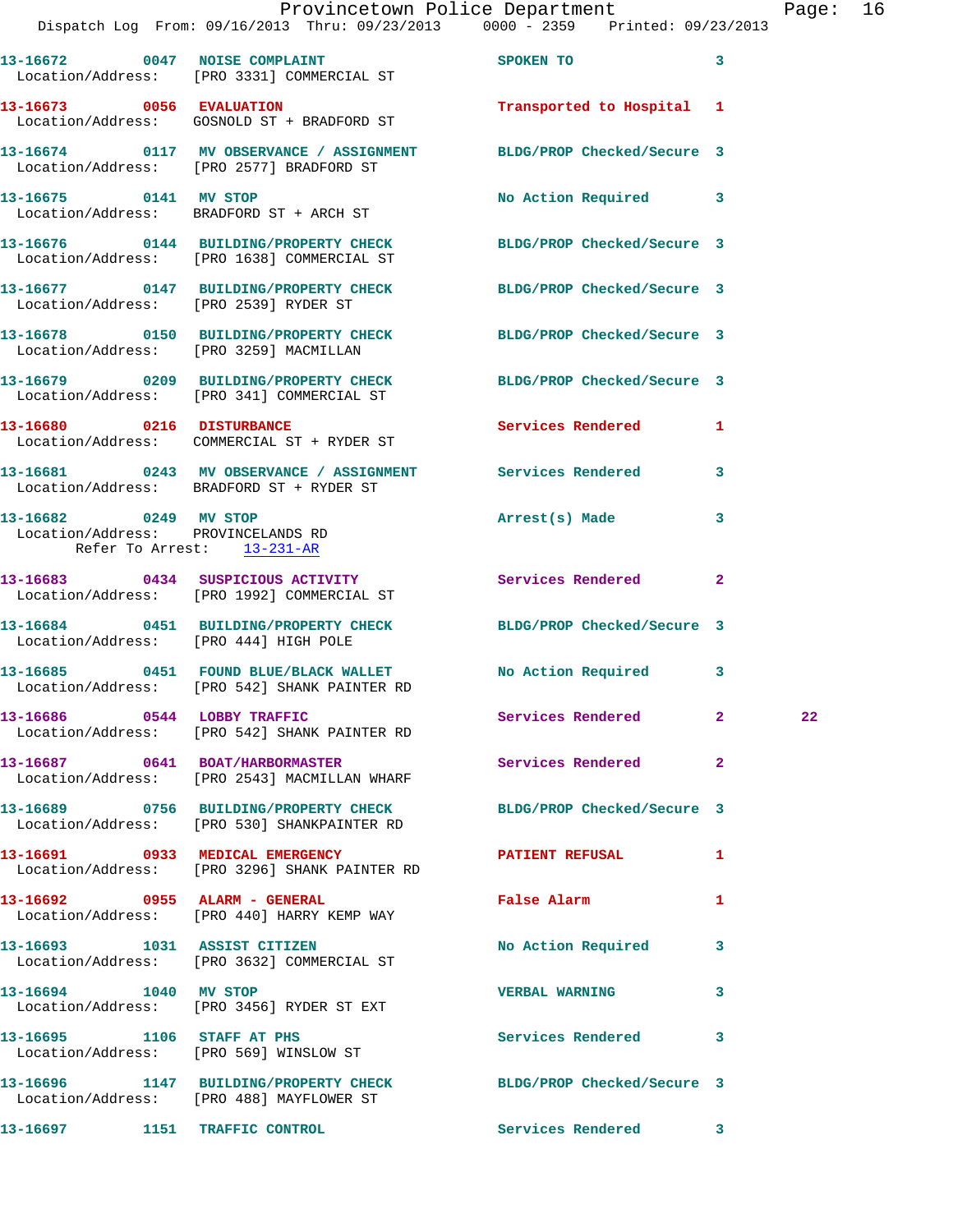|                                                         | Dispatch Log From: 09/16/2013 Thru: 09/23/2013 0000 - 2359 Printed: 09/23/2013                                 | Provincetown Police Department          |                | Page: 17 |  |
|---------------------------------------------------------|----------------------------------------------------------------------------------------------------------------|-----------------------------------------|----------------|----------|--|
| Location/Address: COMMERCIAL ST                         |                                                                                                                |                                         |                |          |  |
|                                                         | 13-16698 1250 LOST IPHONE/RETURNED Services Rendered 3<br>Location/Address: [PRO 542] SHANK PAINTER RD         |                                         |                |          |  |
|                                                         | 13-16699 1303 FIRE, STRUCTURE <b>False Alarm</b> 1<br>Location/Address: [PRO 2564] COMMERCIAL ST               |                                         |                |          |  |
|                                                         | 13-16700 1326 BUILDING/PROPERTY CHECK BLDG/PROP Checked/Secure 3<br>Location/Address: [PRO 519] RACE POINT RD  |                                         |                |          |  |
| Location: CENTER ROAM                                   | 13-16701 1340 PARK, WALK & TALK NO Action Required 2                                                           |                                         |                |          |  |
|                                                         | 13-16702 1419 LOST IPHONE<br>Location/Address: [PRO 105] COMMERCIAL ST                                         | Services Rendered 3                     |                |          |  |
| Location/Address: SHANK PAINTER RD                      | 13-16703 1504 TURTLE HIT AND RUN                                                                               | Services Rendered                       | $\overline{2}$ |          |  |
|                                                         | 13-16704 1506 MV STOP<br>Location/Address: [PRO 2577] BRADFORD ST                                              | VERBAL WARNING 3                        |                |          |  |
|                                                         | 13-16705 1524 LARCENY /FORGERY / FRAUD Services Rendered 2<br>Location/Address: [PRO 312] COMMERCIAL ST        |                                         |                |          |  |
|                                                         | 13-16706 1525 MV OBSERVANCE / ASSIGNMENT No Action Required 3<br>Location/Address: [PRO 3257] SHANK PAINTER RD |                                         |                |          |  |
|                                                         | 13-16708 1606 LOST CHRYSLER KEYS Services Rendered<br>Location/Address: [PRO 105] COMMERCIAL ST                |                                         | $\mathbf{3}$   |          |  |
| 13-16709 1607 MV STOP                                   | Location/Address: COMMERCIAL ST + STANDISH ST                                                                  | <b>VERBAL WARNING</b>                   | $\mathbf{3}$   |          |  |
| 13-16710 1619 MV STOP<br>Location/Address: RYDER ST EXT |                                                                                                                | <b>VERBAL WARNING</b>                   | 3              |          |  |
|                                                         | 13-16711 1625 ASSIST CITIZEN<br>Location: [PRO 3431] LOPES SQUARE                                              | <b>VERBAL WARNING</b>                   | 3              |          |  |
|                                                         | 13-16712 1633 LOST DISPOSABLE CAMERA Services Rendered<br>Location: [PRO 3431] LOPES SQUARE                    |                                         | $\mathbf{3}$   |          |  |
| 13-16713 1705 MV STOP                                   | Location/Address: BRADFORD ST + STANDISH ST                                                                    | <b>VERBAL WARNING</b>                   | 3              |          |  |
|                                                         | 13-16714 1725 BUILDING/PROPERTY CHECK BLDG/PROP Checked/Secure 3<br>Location/Address: [PRO 3318] CEMETERY RD   |                                         |                |          |  |
| Location/Address: [PRO 2521] ROUTE 6                    | 13-16715 1727 MV OBSERVANCE / ASSIGNMENT No Action Required 3                                                  |                                         |                |          |  |
|                                                         | 13-16716 1731 MV STOP<br>Location/Address: RYDER ST + COMMERCIAL ST                                            | <b>VERBAL WARNING</b>                   | $\sim$ 3       |          |  |
|                                                         | 13-16717 1809 FOLLOW UP/MISSING IPHONE Services Rendered 2<br>Location/Address: [PRO 739] BRADFORD ST          |                                         |                |          |  |
|                                                         | 13-16718 1812 BUILDING/PROPERTY CHECK BLDG/PROP Checked/Secure 3<br>Location/Address: [PRO 519] RACE POINT RD  |                                         |                |          |  |
| 13-16719 1814 BIKE GENERAL                              | Location/Address: [PRO 3076] COMMERCIAL ST                                                                     | SPOKEN TO DESCRIPTION OF REAL PROPERTY. | $\mathbf{2}$   |          |  |
|                                                         | 13-16720 1825 MV STOP<br>Location/Address: [PRO 43] BRADFORD ST                                                | <b>VERBAL WARNING</b>                   | 3              |          |  |
| 13-16721 2105 LOST JACKET                               | Location/Address: [PRO 542] SHANK PAINTER RD                                                                   | Services Rendered 3                     |                |          |  |